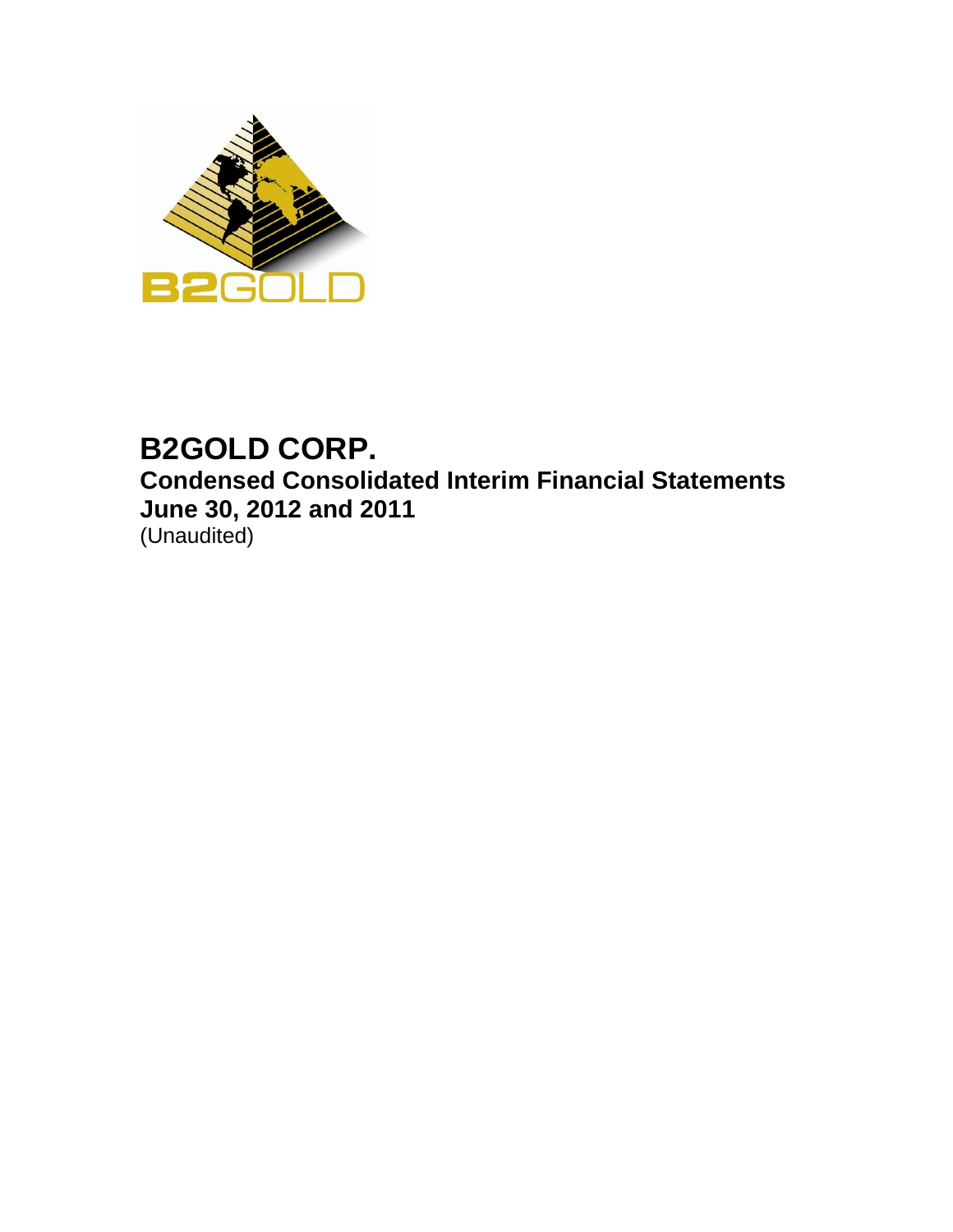### *CONSOLIDATED STATEMENTS OF OPERATIONS*

(Expressed in thousands of United States dollars, except shares and per share amounts) (Unaudited)

|                                                                                                                                                   |          | For the three<br>months<br>ended<br>June 30, 2012 |          | For the three<br>months<br>ended<br>June 30, 2011 |          | For the six<br>months<br>ended<br>June 30, 2012 |          | For the six<br>months<br>ended<br>June 30, 2011 |
|---------------------------------------------------------------------------------------------------------------------------------------------------|----------|---------------------------------------------------|----------|---------------------------------------------------|----------|-------------------------------------------------|----------|-------------------------------------------------|
| Gold revenue                                                                                                                                      | \$       | 57,330                                            | \$       | 54.498                                            | \$       | 121,203                                         | \$       | 107,999                                         |
| Cost of sales                                                                                                                                     |          |                                                   |          |                                                   |          |                                                 |          |                                                 |
| <b>Production costs</b><br>Depreciation and depletion<br>Royalties and production taxes (Note 8)                                                  |          | (20, 751)<br>(7, 436)<br>(666)                    |          | (18, 188)<br>(6, 485)<br>(2,881)                  |          | (43,087)<br>(14, 054)<br>(3,881)                |          | (38, 728)<br>(12, 529)<br>(5,620)               |
| <b>Total cost of sales</b>                                                                                                                        |          | (28, 853)                                         |          | (27, 554)                                         |          | (61, 022)                                       |          | (56, 877)                                       |
| <b>Gross profit</b>                                                                                                                               |          | 28,477                                            |          | 26,944                                            |          | 60,181                                          |          | 51,122                                          |
| General and administrative<br>Share-based payments <i>(Note 6)</i><br>Accretion of mine restoration provisions<br>Foreign exchange gains<br>Other |          | (4, 726)<br>(6,939)<br>(447)<br>112<br>(1, 389)   |          | (3,653)<br>(662)<br>(256)<br>344<br>240           |          | (9,079)<br>(10, 803)<br>(893)<br>544<br>(1,717) |          | (9,258)<br>(1,232)<br>(554)<br>1,166<br>671     |
| <b>Operating income</b>                                                                                                                           |          | 15,088                                            |          | 22,957                                            |          | 38,233                                          |          | 41,915                                          |
| Community relations<br>Derivative gains - net<br>Interest and financing costs<br>Other                                                            |          | (1,258)<br>126<br>(65)<br>65                      |          | (562)<br>(62)<br>(53)                             |          | (2, 159)<br>126<br>(65)<br>167                  |          | (1, 140)<br>(482)<br>410                        |
| Income before withholding and other taxes                                                                                                         |          | 13,956                                            |          | 22,280                                            |          | 36,302                                          |          | 40,703                                          |
| Current income and withholding taxes (Note 8)<br>Deferred income tax                                                                              |          | 389<br>(2,408)                                    |          | (964)<br>(6,300)                                  |          | (4,677)<br>(5, 142)                             |          | (1,879)<br>(12, 397)                            |
| Net income for the period                                                                                                                         | \$       | 11,937                                            | \$       | 15,016                                            | \$       | 26,483                                          | \$       | 26,427                                          |
| Attributable to:<br>Shareholders of the Company<br>Non-controlling interests                                                                      | \$       | 11,937                                            | \$       | 15,016                                            | \$       | 26,483                                          | \$       | 26,427                                          |
| Net income for the period                                                                                                                         | \$       | 11,937                                            | \$       | 15,016                                            | \$       | 26,483                                          | \$       | 26,427                                          |
| Earnings per share (attributable to shareholders of<br>the Company)<br>Basic<br><b>Diluted</b>                                                    | \$<br>\$ | 0.03<br>0.03                                      | \$<br>\$ | 0.05<br>0.05                                      | \$<br>\$ | 0.07<br>0.07                                    | \$<br>\$ | 0.08<br>0.08                                    |
| Weighted average number of common shares<br>outstanding (in thousands)<br>Basic<br>Diluted                                                        |          | 382,167<br>388,883                                |          | 334,724<br>341,587                                |          | 380,923<br>388,371                              |          | 334,930<br>341,374                              |

See accompanying notes to consolidated financial statements.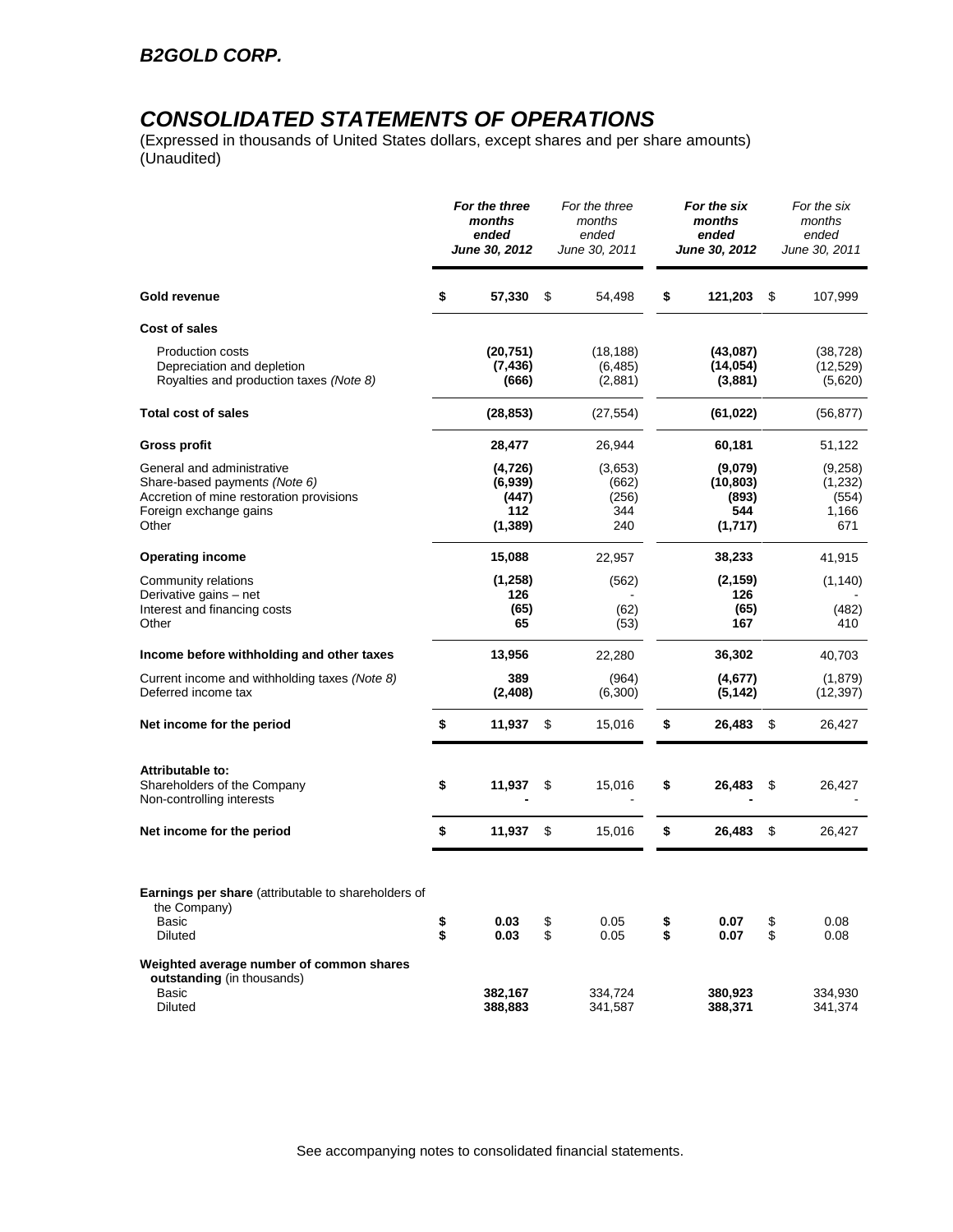# *CONSOLIDATED STATEMENTS OF CASH FLOWS*

(Expressed in thousands of United States dollars) (Unaudited)

| <b>Operating activities</b><br>\$<br>11,937<br>15,016<br>\$<br>26,483<br>Net income for the period<br>\$<br>\$<br>Mine restoration provisions settled<br>(1, 253)<br>(2,893)<br>(289)<br>Non-cash charges (credits)<br>Depreciation and depletion<br>14,054<br>7,436<br>6,485<br>6,939<br>10,803<br>Share-based payments<br>662<br>Deferred income tax expense<br>2,408<br>6,300<br>5,142<br>447<br>893<br>Accretion of mine restoration provisions<br>256<br>Unrealized derivative gains<br>(326)<br>(326)<br>Amortization of deferred financing costs<br>203<br>403<br>701<br>Other<br>Cash provided by operating activities before<br>changes in non-cash working capital<br>27,791<br>28,833<br>54,857<br>(11, 330)<br>Changes in non-cash working capital<br>(4,265)<br>(13,089)<br>Cash provided by operating activities after<br>changes in non-cash working capital<br>16,461<br>24,568<br>41,768<br><b>Financing activities</b><br>Common shares issued for cash (Note 6)<br>3,588<br>4,114<br>7,213<br>Interest & commitment fees paid<br>(63)<br>(64)<br>(9)<br>(9)<br>Repayment of related party loans<br>Cash provided by (used by) financing activities<br>3,579<br>4,051<br>7,140<br><b>Investing activities</b><br>Purchase of long-term investment (Note 5)<br>(5,068)<br>(5,068)<br>Libertad Mine, development & sustaining capital<br>(10, 257)<br>(10, 118)<br>(17, 365)<br>Libertad Mine, Jabali development<br>(3, 138)<br>(4,653)<br>Libertad, exploration<br>(2, 214)<br>(4,674)<br>(2,803)<br>Limon Mine, development & sustaining capital<br>(3,621)<br>(7,052)<br>(11, 442) | 26,427<br>(531)<br>12,529<br>1,232<br>12,397               |
|--------------------------------------------------------------------------------------------------------------------------------------------------------------------------------------------------------------------------------------------------------------------------------------------------------------------------------------------------------------------------------------------------------------------------------------------------------------------------------------------------------------------------------------------------------------------------------------------------------------------------------------------------------------------------------------------------------------------------------------------------------------------------------------------------------------------------------------------------------------------------------------------------------------------------------------------------------------------------------------------------------------------------------------------------------------------------------------------------------------------------------------------------------------------------------------------------------------------------------------------------------------------------------------------------------------------------------------------------------------------------------------------------------------------------------------------------------------------------------------------------------------------------------------------------------------------------------------------------------|------------------------------------------------------------|
|                                                                                                                                                                                                                                                                                                                                                                                                                                                                                                                                                                                                                                                                                                                                                                                                                                                                                                                                                                                                                                                                                                                                                                                                                                                                                                                                                                                                                                                                                                                                                                                                        |                                                            |
|                                                                                                                                                                                                                                                                                                                                                                                                                                                                                                                                                                                                                                                                                                                                                                                                                                                                                                                                                                                                                                                                                                                                                                                                                                                                                                                                                                                                                                                                                                                                                                                                        |                                                            |
|                                                                                                                                                                                                                                                                                                                                                                                                                                                                                                                                                                                                                                                                                                                                                                                                                                                                                                                                                                                                                                                                                                                                                                                                                                                                                                                                                                                                                                                                                                                                                                                                        | 554<br>358                                                 |
|                                                                                                                                                                                                                                                                                                                                                                                                                                                                                                                                                                                                                                                                                                                                                                                                                                                                                                                                                                                                                                                                                                                                                                                                                                                                                                                                                                                                                                                                                                                                                                                                        | 632                                                        |
|                                                                                                                                                                                                                                                                                                                                                                                                                                                                                                                                                                                                                                                                                                                                                                                                                                                                                                                                                                                                                                                                                                                                                                                                                                                                                                                                                                                                                                                                                                                                                                                                        | 53,598                                                     |
|                                                                                                                                                                                                                                                                                                                                                                                                                                                                                                                                                                                                                                                                                                                                                                                                                                                                                                                                                                                                                                                                                                                                                                                                                                                                                                                                                                                                                                                                                                                                                                                                        | (2,903)                                                    |
|                                                                                                                                                                                                                                                                                                                                                                                                                                                                                                                                                                                                                                                                                                                                                                                                                                                                                                                                                                                                                                                                                                                                                                                                                                                                                                                                                                                                                                                                                                                                                                                                        | 50,695                                                     |
|                                                                                                                                                                                                                                                                                                                                                                                                                                                                                                                                                                                                                                                                                                                                                                                                                                                                                                                                                                                                                                                                                                                                                                                                                                                                                                                                                                                                                                                                                                                                                                                                        |                                                            |
|                                                                                                                                                                                                                                                                                                                                                                                                                                                                                                                                                                                                                                                                                                                                                                                                                                                                                                                                                                                                                                                                                                                                                                                                                                                                                                                                                                                                                                                                                                                                                                                                        | 4,985<br>(174)                                             |
|                                                                                                                                                                                                                                                                                                                                                                                                                                                                                                                                                                                                                                                                                                                                                                                                                                                                                                                                                                                                                                                                                                                                                                                                                                                                                                                                                                                                                                                                                                                                                                                                        | 4,811                                                      |
|                                                                                                                                                                                                                                                                                                                                                                                                                                                                                                                                                                                                                                                                                                                                                                                                                                                                                                                                                                                                                                                                                                                                                                                                                                                                                                                                                                                                                                                                                                                                                                                                        | (17, 873)                                                  |
| Limon, exploration<br>(1, 313)<br>(2, 438)<br>(843)<br>Otjikoto, exploration and development<br>(5, 131)<br>(12, 243)                                                                                                                                                                                                                                                                                                                                                                                                                                                                                                                                                                                                                                                                                                                                                                                                                                                                                                                                                                                                                                                                                                                                                                                                                                                                                                                                                                                                                                                                                  | (4,048)<br>(11, 412)<br>(1,602)                            |
| Gramalote, exploration and development<br>(5,205)<br>(2,824)<br>(8, 844)<br>Calibre, exploration<br>(1,571)<br>(329)<br>(2, 146)<br>Mocoa, exploration<br>(125)<br>(1,002)<br>(1,635)<br>Radius, exploration<br>(1,034)<br>(946)<br>(1,528)<br>Cebollati, exploration<br>(378)<br>(1, 389)<br>(1, 196)<br>(606)<br>Other<br>(630)<br>(43)                                                                                                                                                                                                                                                                                                                                                                                                                                                                                                                                                                                                                                                                                                                                                                                                                                                                                                                                                                                                                                                                                                                                                                                                                                                              | (6,201)<br>(697)<br>(173)<br>(1, 439)<br>(2, 240)<br>(969) |
| Cash used by investing activities<br>(40, 450)<br>(26, 560)<br>(73, 862)                                                                                                                                                                                                                                                                                                                                                                                                                                                                                                                                                                                                                                                                                                                                                                                                                                                                                                                                                                                                                                                                                                                                                                                                                                                                                                                                                                                                                                                                                                                               | (46, 654)                                                  |
| Increase (decrease) in cash and cash equivalents<br>2,059<br>(24, 954)<br>(20, 410)                                                                                                                                                                                                                                                                                                                                                                                                                                                                                                                                                                                                                                                                                                                                                                                                                                                                                                                                                                                                                                                                                                                                                                                                                                                                                                                                                                                                                                                                                                                    | 8,852                                                      |
| Cash and cash equivalents, beginning of period<br>76,805<br>102,292<br>97,748                                                                                                                                                                                                                                                                                                                                                                                                                                                                                                                                                                                                                                                                                                                                                                                                                                                                                                                                                                                                                                                                                                                                                                                                                                                                                                                                                                                                                                                                                                                          | 70,012                                                     |
| Cash and cash equivalents, end of period<br>\$<br>\$<br>\$<br>77,338<br>78,864<br>77,338<br>\$<br>78,864                                                                                                                                                                                                                                                                                                                                                                                                                                                                                                                                                                                                                                                                                                                                                                                                                                                                                                                                                                                                                                                                                                                                                                                                                                                                                                                                                                                                                                                                                               |                                                            |

**Supplementary cash flow information** *(Note 9)*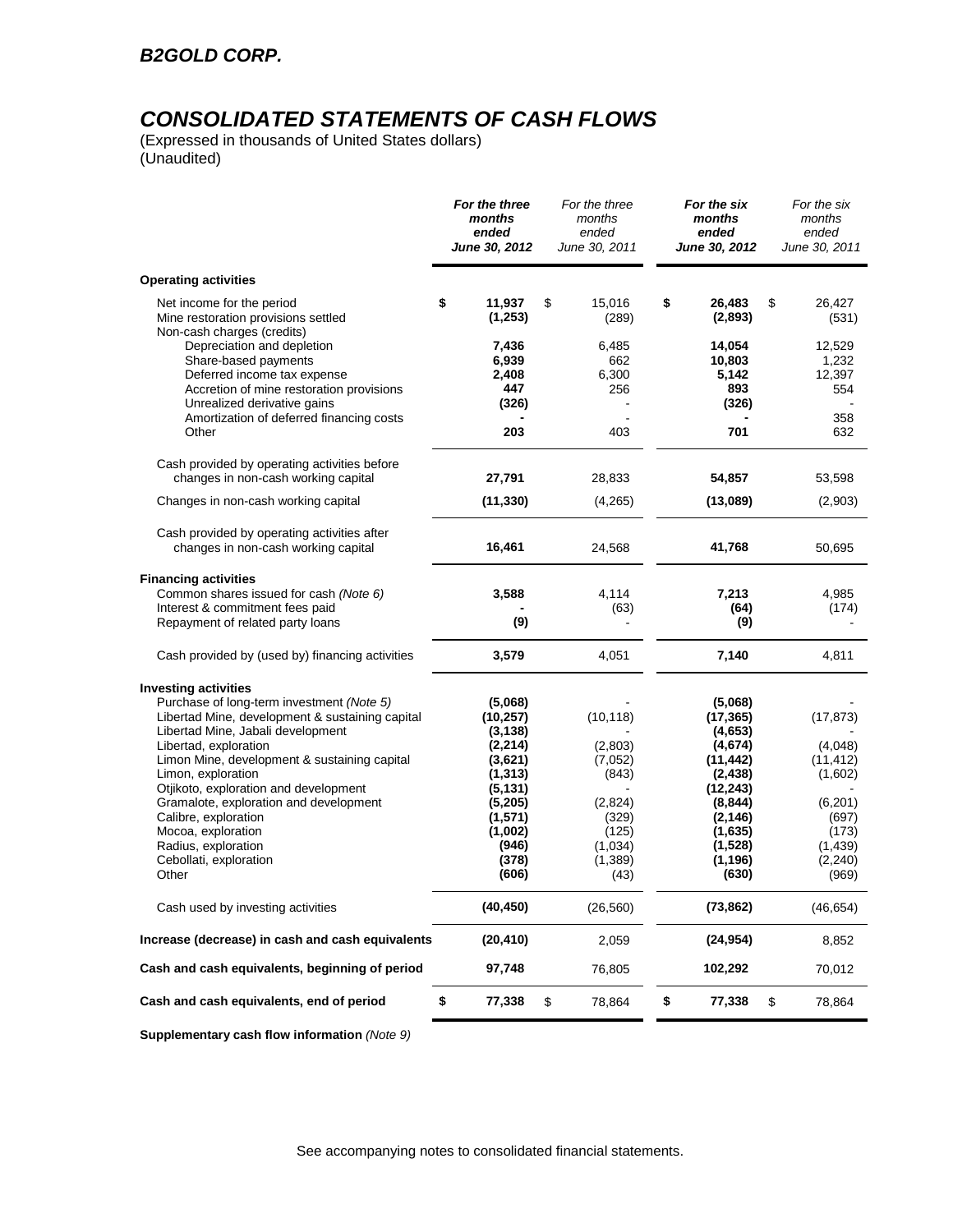### *B2GOLD CORP.*

## *CONSOLIDATED BALANCE SHEETS*

(Expressed in thousands of United States dollars) (Unaudited)

|                                                                                                                                                                              | As at<br><b>June 30,</b><br>2012                 | As at<br>December 31,<br>2011              |
|------------------------------------------------------------------------------------------------------------------------------------------------------------------------------|--------------------------------------------------|--------------------------------------------|
| <b>Assets</b>                                                                                                                                                                |                                                  |                                            |
| <b>Current</b>                                                                                                                                                               |                                                  |                                            |
| Cash and cash equivalents<br>Accounts receivable and prepaids<br>Value-added and other tax receivables<br>Inventories (Note 3)<br>Unrealised fair value of derivative assets | \$<br>77,338<br>7,660<br>17,745<br>27,989<br>326 | \$<br>102,292<br>6,372<br>14,149<br>26,695 |
|                                                                                                                                                                              | 131,058                                          | 149,508                                    |
| Mining interests (Note 4 and Note 13 - Schedules)                                                                                                                            | 464,169                                          | 412,537                                    |
| <b>Investment</b> (carried at quoted market value) (Note 5)                                                                                                                  | 3,104                                            |                                            |
| <b>Other assets</b>                                                                                                                                                          | 1,183                                            | 996                                        |
|                                                                                                                                                                              | \$<br>599,514                                    | \$<br>563,041                              |
| Liabilities                                                                                                                                                                  |                                                  |                                            |
| <b>Current</b>                                                                                                                                                               |                                                  |                                            |
| Accounts payable and accrued liabilities<br>Current taxes payable<br>Current portion of mine restoration provisions<br>Related party loans                                   | \$<br>16,102<br>2,794<br>1,376<br>72             | \$<br>22,610<br>6,254<br>1,376<br>81       |
|                                                                                                                                                                              | 20,344                                           | 30,321                                     |
| Mine restoration provisions                                                                                                                                                  | 24,106                                           | 26,731                                     |
| Deferred income taxes                                                                                                                                                        | 31,780                                           | 26,638                                     |
| <b>Employee benefits accrual</b>                                                                                                                                             | 4,487                                            | 4,017                                      |
|                                                                                                                                                                              | 80,717                                           | 87,707                                     |
| <b>Equity</b>                                                                                                                                                                |                                                  |                                            |
| Shareholders' equity<br>Share capital (Note 6)<br>Issued: 387,747,463 common shares (Dec 31, 2011 - 382,494,656)                                                             | 449,655                                          | 435,048                                    |
|                                                                                                                                                                              |                                                  |                                            |
| Contributed surplus                                                                                                                                                          | 28,580                                           | 22,712                                     |
| Accumulated other comprehensive income                                                                                                                                       | (3, 447)                                         |                                            |
| Retained earnings                                                                                                                                                            | 40,114                                           | 13,631                                     |
|                                                                                                                                                                              | 514,902                                          | 471,391                                    |
| <b>Non-controlling interests</b>                                                                                                                                             | 3,895                                            | 3,943                                      |
|                                                                                                                                                                              | 518,797                                          | 475,334                                    |
|                                                                                                                                                                              | \$<br>599,514                                    | \$<br>563,041                              |
| Subsequent events (Note 12)                                                                                                                                                  |                                                  |                                            |
| <b>Approved by the Board</b><br>"Clive T. Johnson"<br>Director                                                                                                               | "Robert J. Gayton"                               | Director                                   |

See accompanying notes to consolidated financial statements.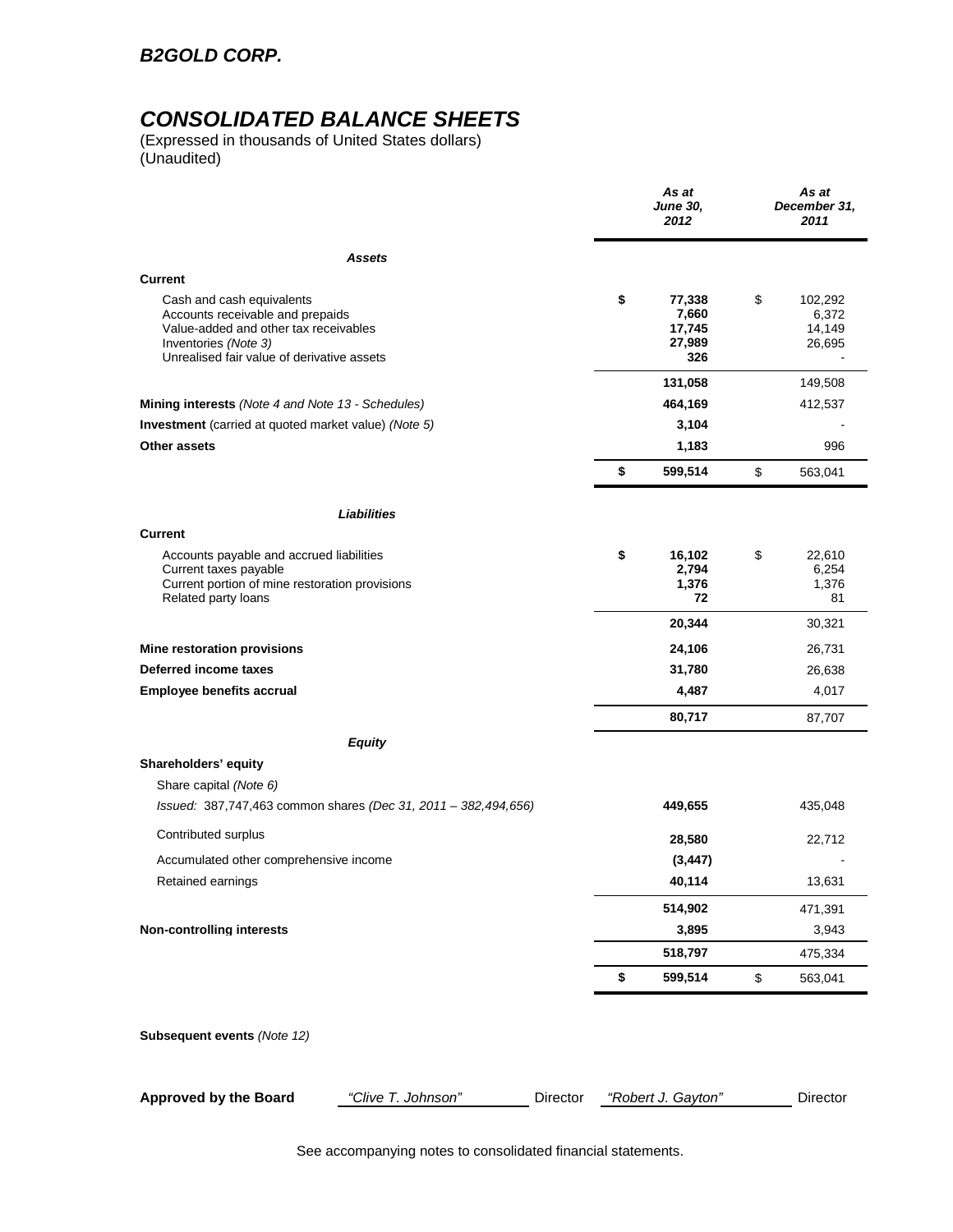### *CONSOLIDATED STATEMENTS OF COMPREHENSIVE INCOME*

(Expressed in thousands of United States dollars, except shares and per share amounts) (Unaudited)

|                                                                             | For the three<br>months<br>ended<br>June 30, 2012 | For the three<br>months<br>ended<br>June 30, 2011 | For the six<br>months<br>ended<br>June 30, 2012 | For the six<br>months<br>ended<br>June 30, 2011 |
|-----------------------------------------------------------------------------|---------------------------------------------------|---------------------------------------------------|-------------------------------------------------|-------------------------------------------------|
| Net income for the period                                                   | \$<br>11,937                                      | \$<br>15.016                                      | \$<br>26,483                                    | \$<br>26,427                                    |
| Other comprehensive income (loss)                                           |                                                   |                                                   |                                                 |                                                 |
| Cumulative translation adjustment<br>Unrealized loss on investment (Note 5) | (5,630)<br>(1,964)                                |                                                   | (1, 483)<br>(1,964)                             |                                                 |
| Comprehensive income (loss) for the period                                  | (7, 594)                                          |                                                   | (3, 447)                                        |                                                 |
| Total comprehensive income for the period                                   | 4,343                                             | 15.016                                            | 23,036                                          | 26.427                                          |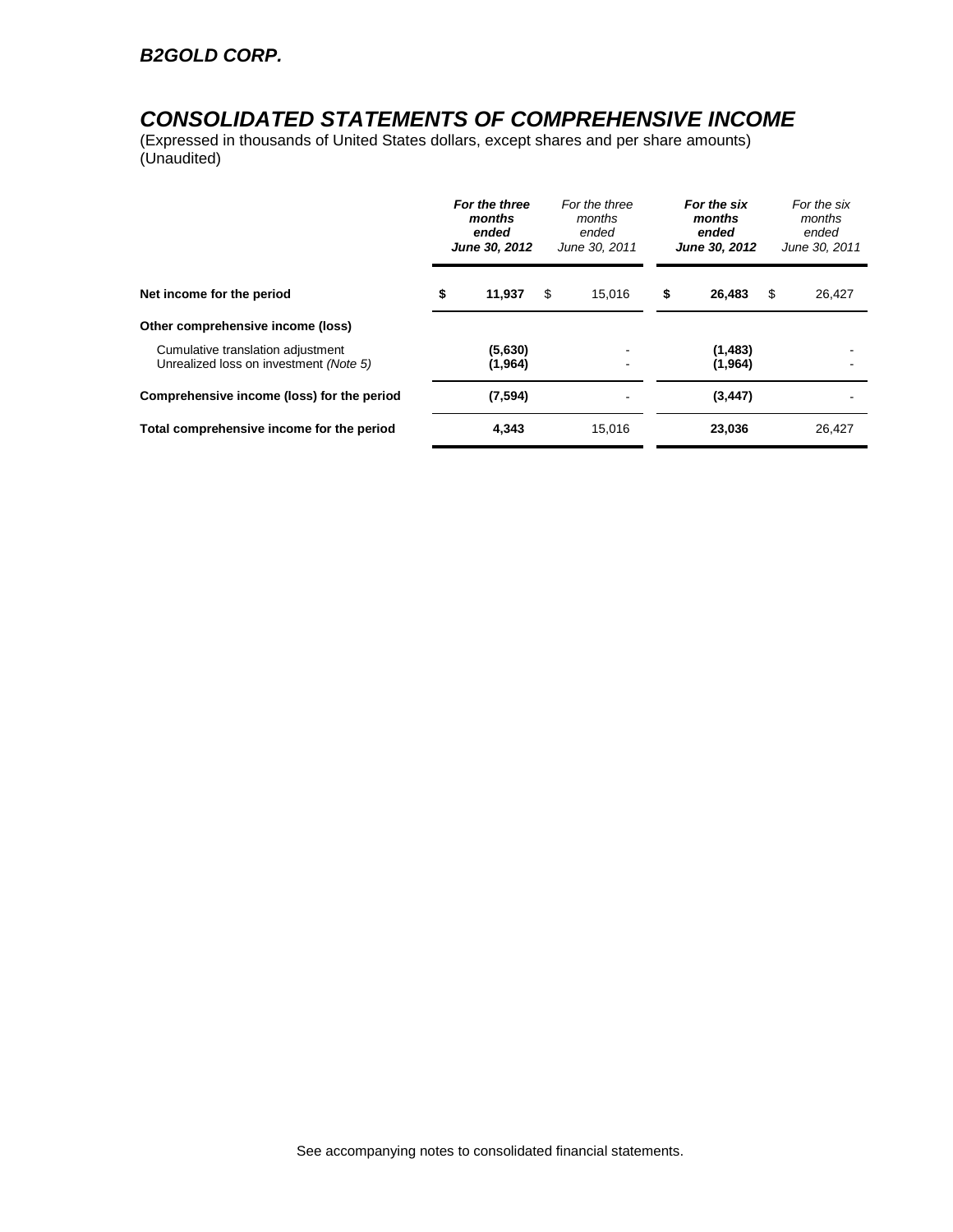# *CONSOLIDATED STATEMENTS OF CHANGES IN EQUITY*

(Expressed in thousands of United States dollars) (Unaudited)

|                                                                                                                                                                 |                     |   |                        |    |                      | 2012 |                                                 |                                  |   |                              |
|-----------------------------------------------------------------------------------------------------------------------------------------------------------------|---------------------|---|------------------------|----|----------------------|------|-------------------------------------------------|----------------------------------|---|------------------------------|
|                                                                                                                                                                 | Share<br>capital    |   | Contributed<br>surplus |    | Retained<br>earnings |      | Accumulated<br>other<br>comprehensive<br>income | Non-<br>controlling<br>interests |   | Total<br>equity              |
| Balance at December 31, 2011                                                                                                                                    | 435,048             | S | 22,712                 | \$ | 13,631               | \$   |                                                 | \$<br>3,943                      |   | 475,334                      |
| January 1, 2012 to June 30, 2012:<br>Net income for the period<br>Cumulative translation adjustment<br>Unrealized loss on investment<br>Shares issued for cash: |                     |   |                        |    | 26,483               |      | (1,483)<br>(1, 964)                             | (48)                             |   | 26,483<br>(1,531)<br>(1,964) |
| Exercise of stock options<br>Exercise of warrants<br>Incentive Plan                                                                                             | 3,746<br>3,458<br>9 |   |                        |    |                      |      |                                                 |                                  |   | 3,746<br>3,458<br>9          |
| Shares issued on vesting of RSU<br>Share based payments - expensed<br>Share based payments - capitalized to                                                     | 2,902               |   | (2,902)<br>10,803      |    |                      |      |                                                 |                                  |   | 10,803                       |
| mining interests<br>Transfer to share capital the fair value<br>assigned to stock options & warrants<br>exercised from contributed surplus                      | 4,492               |   | 2,459<br>(4, 492)      |    |                      |      |                                                 |                                  |   | 2,459                        |
| Balance at June 30, 2012                                                                                                                                        | 449,655             |   | 28,580                 | S  | 40,114               | \$   | (3, 447)                                        | \$<br>3,895                      | S | 518,797                      |

|                                                                                                                                       |                  |                        |                      | 2011 |                                                 |                                  |                         |
|---------------------------------------------------------------------------------------------------------------------------------------|------------------|------------------------|----------------------|------|-------------------------------------------------|----------------------------------|-------------------------|
|                                                                                                                                       | Share<br>capital | Contributed<br>surplus | Retained<br>earnings |      | Accumulated<br>other<br>comprehensive<br>income | Non-<br>controlling<br>interests | Total<br>equity         |
| Balance at December 31, 2010                                                                                                          | \$<br>312,829    | \$<br>19,971           | \$<br>(42,669)       | \$   |                                                 | \$                               | \$<br>290,131           |
| January 1, 2011 to June 30, 2011:<br>Net income for the period<br>Shares issued for cash:                                             |                  |                        | 26.427               |      |                                                 |                                  | 26,427                  |
| Exercise of stock options<br><b>Exercise of warrants</b><br>Share based payments - expensed                                           | 2.971<br>2,014   | 1,232                  |                      |      |                                                 |                                  | 2.971<br>2,014<br>1,232 |
| Share based payments - capitalized to<br>mining interests<br>Transfer to share capital the fair value                                 |                  | 153                    |                      |      |                                                 |                                  | 153                     |
| assigned to stock options & warrants from<br>contributed surplus                                                                      | 2,083            | (2,083)                |                      |      |                                                 |                                  |                         |
| Balance at June 30, 2011                                                                                                              | \$<br>319,897    | \$<br>19,273           | \$<br>(16, 242)      | \$   |                                                 | \$                               | \$<br>322,928           |
| July 1, 2011 to December 31, 2011:<br>Net income for the period<br>Shares issued for Auryx Gold                                       | 107,435          |                        | 29,873               |      |                                                 |                                  | 29.873<br>107,435       |
| Shares issued for cash:<br>Exercise of stock options<br>Exercise of warrants                                                          | 2,937            |                        |                      |      |                                                 |                                  | 2,937                   |
| Incentive Plan<br>Shares issued for finder's fee<br>Share based payments - expensed                                                   | 21<br>150        | 4,958                  |                      |      |                                                 |                                  | 21<br>150<br>4,958      |
| Share based payments - capitalized to<br>mining interests<br>Stock options & warrants issued on                                       |                  | 328                    |                      |      |                                                 |                                  | 328                     |
| Auryx Gold acquisition<br>Non-controlling interest acquired on                                                                        |                  | 4,943                  |                      |      |                                                 |                                  | 4,943                   |
| Auryx Gold acquisition<br>Tax on expired warrants<br>Transfer to share capital the fair value<br>assigned to stock options & warrants |                  | (2, 182)               |                      |      |                                                 | 3,943                            | 3,943<br>(2, 182)       |
| exercised from contributed surplus                                                                                                    | 4,608            | (4,608)                |                      |      |                                                 |                                  |                         |
| Balance at December 31, 2011                                                                                                          | \$<br>435,048    | \$<br>22,712           | \$<br>13,631         | \$   |                                                 | \$<br>3,943                      | \$<br>475,334           |

See accompanying notes to consolidated financial statements.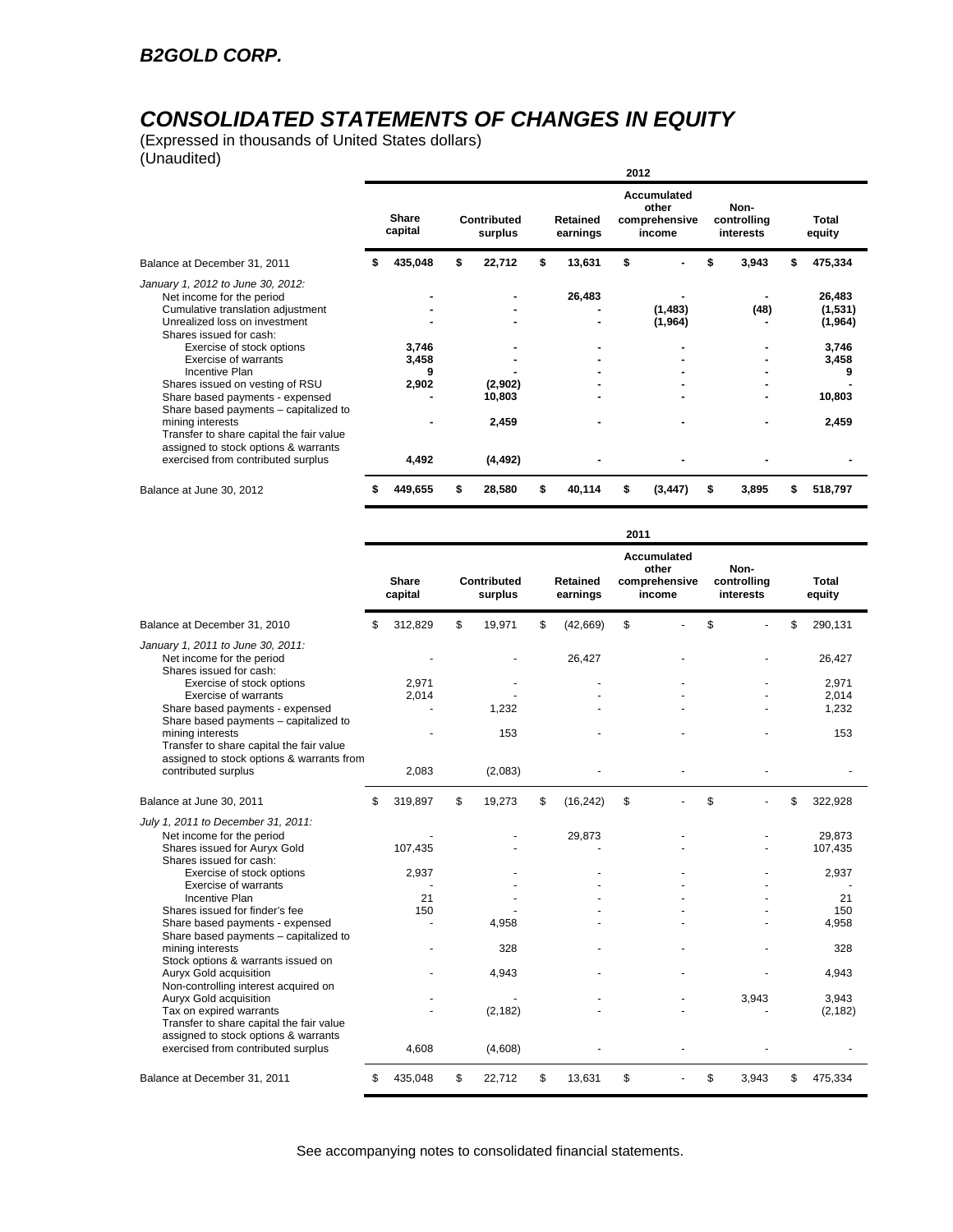#### *June 30, 2012*

(All tabular amounts are in thousands of United States dollars unless otherwise stated) (Unaudited)

### *1 Nature of operations*

B2Gold Corp. ("B2Gold" or the "Company") is a Vancouver-based gold producer with mining operations in Nicaragua and a portfolio of development and exploration assets in Colombia, Namibia, Nicaragua, and Uruguay. The Company operates the Libertad Mine and the Limon Mine in Nicaragua. The Company owns or has a material interest in the Gramalote and Mocoa properties (Colombia), the newly acquired Otjikoto property (Namibia) and the Bellavista property (Costa Rica). The Company also has options to earn an interest in two joint ventures in Nicaragua with Calibre Mining Corp. and Radius Gold Inc. (Note 12), respectively.

B2Gold is a public company which is listed on the Toronto Stock Exchange and the OTCQX. B2Gold's head office is located at Suite 3100, Three Bentall Centre, 595 Burrard Street, Vancouver, British Columbia, V7X 1J1.

### *2 Basis of preparation*

The Company is following the same accounting policies and methods of computation in these condensed consolidated interim financial statements as it did in the audited consolidated financial statements for the year ended December 31, 2011.

These condensed consolidated interim financial statements have been prepared in accordance with International Financial Reporting Standards ("IFRS") as issued by the International Accounting Standards Board ("IASB") applicable to the preparation of interim financial statements, including IAS 34, Interim Financial Reporting. These condensed consolidated interim financial statements should be read in conjunction with the audited consolidated financial statements for the year ended December 31, 2011, which have been prepared in accordance with IFRS as issued by the IASB.

These condensed consolidated interim financial statements were authorized for issue by the Board of Directors on August 13, 2012.

### *3 Inventories*

|                                                                                                       | As at<br><b>June 30,</b><br>2012<br>\$ | As at<br>December 31,<br>2011<br>\$ |
|-------------------------------------------------------------------------------------------------------|----------------------------------------|-------------------------------------|
| Gold and silver bullion<br>In-process inventory<br>Ore stock-pile inventory<br>Materials and supplies | 5,698<br>3,912<br>240<br>18,139        | 8,598<br>2,753<br>223<br>15,121     |
|                                                                                                       | 27,989                                 | 26,695                              |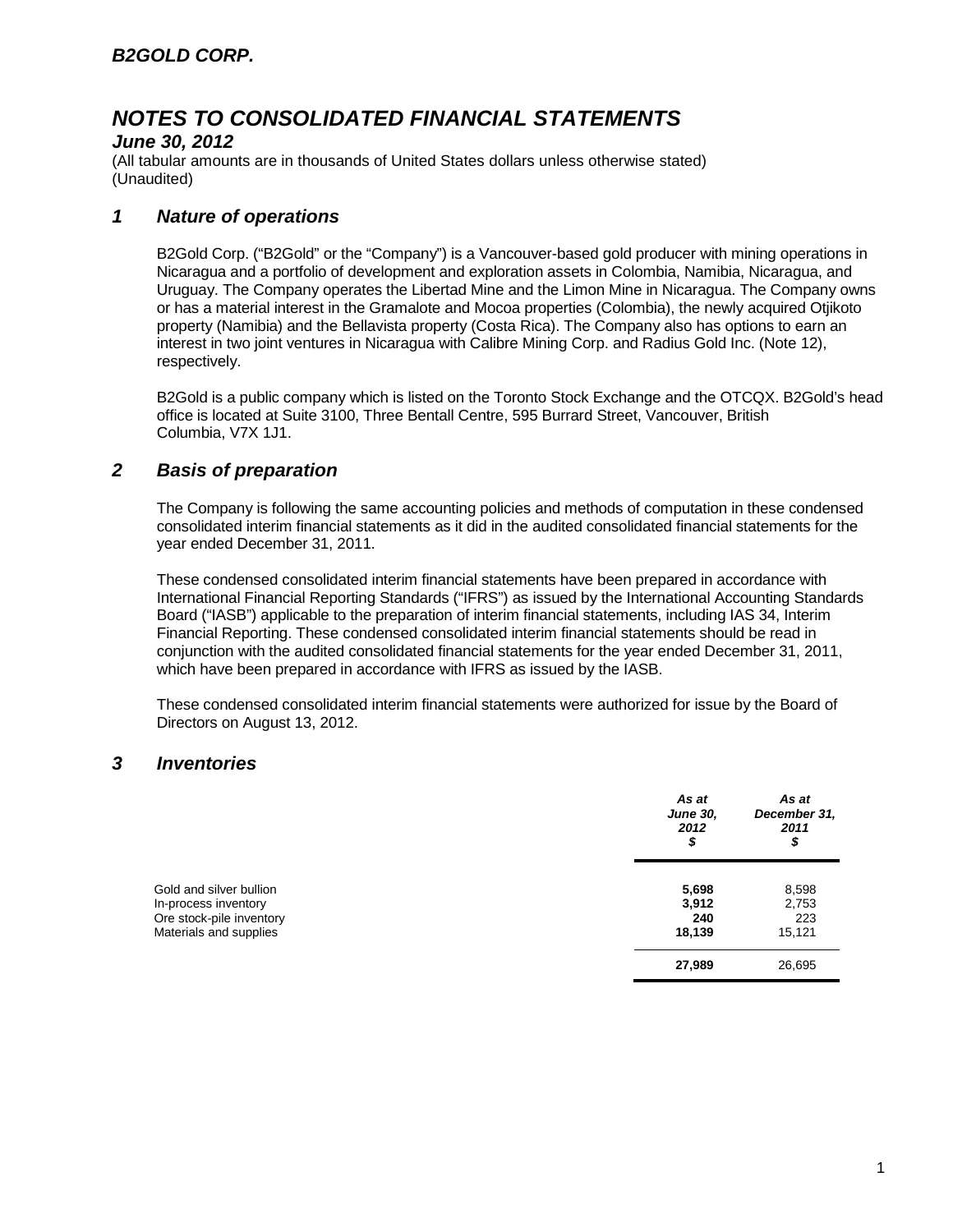### *June 30, 2012*

(All tabular amounts are in thousands of United States dollars unless otherwise stated) (Unaudited)

### *4 Mining interests*

|                                                                                         | As at<br><b>June 30,</b><br>2012<br>\$ | As at<br>December 31,<br>2011<br>\$ |
|-----------------------------------------------------------------------------------------|----------------------------------------|-------------------------------------|
| Property, plant & equipment (depletable)<br>Libertad Mine (including Jabali), Nicaragua |                                        |                                     |
| Cost                                                                                    | 198,303                                | 172,568                             |
| Accumulated depreciation and depletion                                                  | (38,071)                               | (28, 773)                           |
|                                                                                         | 160,232                                | 143,795                             |
| Limon Mine, Nicaragua                                                                   |                                        |                                     |
| Cost                                                                                    | 86,950                                 | 72,229                              |
| Accumulated depreciation and depletion                                                  | (21, 082)                              | (16, 719)                           |
|                                                                                         | 65,868                                 | 55,510                              |
| Mineral properties (non-depletable)                                                     |                                        |                                     |
| Otjikoto, Namibia                                                                       | 110,891                                | 102,804                             |
| Mocoa, Colombia                                                                         | 25,515                                 | 23,795                              |
| Cebollati, Uruguay                                                                      | 6,998                                  | 5,565                               |
| Radius, Nicaragua (Note 12)                                                             | 6,370                                  | 4,667                               |
| Calibre, Nicaragua<br>Other                                                             | 3,826<br>869                           | 1,590<br>228                        |
|                                                                                         | 154,469                                | 138,649                             |
| Corporate & other                                                                       |                                        |                                     |
| Bellavista, Costa Rica                                                                  | 3,078                                  | 3,071                               |
| Office, furniture and equipment, net                                                    | 681                                    | 732                                 |
|                                                                                         | 3,759                                  | 3,803                               |
|                                                                                         | 384,328                                | 341,757                             |
| Investments (incorporated joint ventures)                                               |                                        |                                     |
| accounted for using the equity method                                                   |                                        |                                     |
| Gramalote, Colombia<br>Quebradona, Colombia                                             | 78,640<br>1,201                        | 69,579<br>1,201                     |
|                                                                                         | 79,841                                 | 70,780                              |
|                                                                                         | 464,169                                | 412,537                             |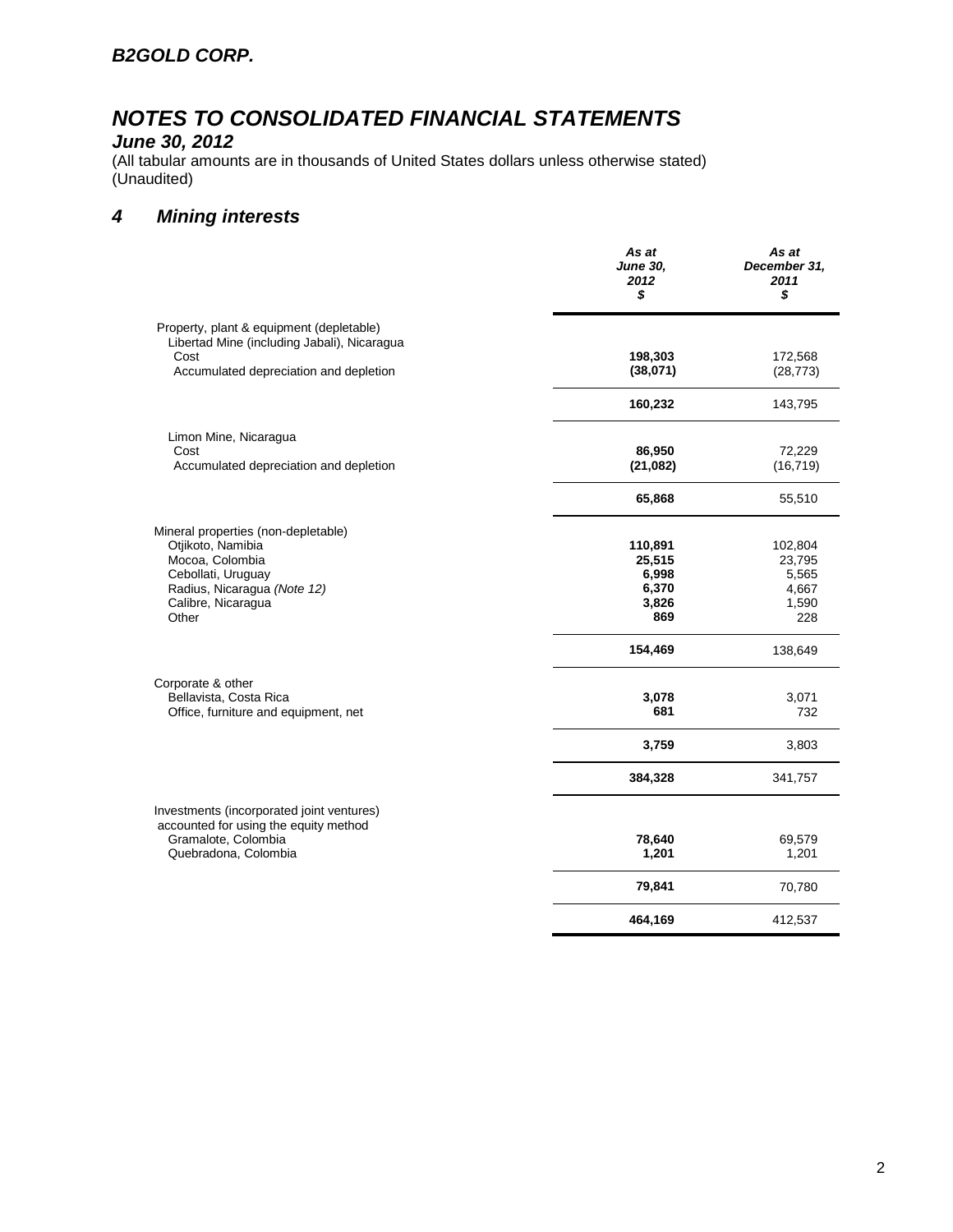#### *June 30, 2012*

(All tabular amounts are in thousands of United States dollars unless otherwise stated) (Unaudited)

### *5 Investment*

On May 2, 2012, the Company acquired 20 million units (the "Units") of Calibre Mining Corp. ("Calibre") at a price of Cdn.\$0.25 per Unit for a total investment of Cdn.\$5 million pursuant to a subscription agreement between the parties. Each Unit is comprised of one common share of Calibre and one-half of one share purchase warrant. Each whole warrant entitles the holder thereof to acquire one common share of Calibre at a price of Cdn.\$0.50 per share for a period of twelve months from the date of issuance. Upon completion of this acquisition, the Company owned 20 million common shares, representing approximately 10.6% of the issued and outstanding common shares of Calibre.

The Company's investment in Calibre has been designated as an "available-for-sale" investment. Investments classified as "available-for-sale" are reported at fair market value based on quoted market prices with unrealized gains or losses excluded from earnings and reported as other comprehensive income/ loss. At June 30, 2012, the Company recorded an unrealized loss of approximately \$2 million, relating to its investment in Calibre, included in other comprehensive income/ loss.

### *6 Capital stock*

|                                                                                                                                                                                                                                                                                           | For the six months<br>ended<br>June 30, 2012 |                              | For the year<br>ended<br>December 31, 2011 |                                        |
|-------------------------------------------------------------------------------------------------------------------------------------------------------------------------------------------------------------------------------------------------------------------------------------------|----------------------------------------------|------------------------------|--------------------------------------------|----------------------------------------|
|                                                                                                                                                                                                                                                                                           | <b>Shares</b><br>(000's)                     | <b>Amount</b><br>S           | <b>Shares</b><br>(1000's)                  | <b>Amount</b><br>S                     |
| Balance, beginning of period                                                                                                                                                                                                                                                              | 382,495                                      | 435,048                      | 337,570                                    | 312,829                                |
| Issued during the period:<br>Auryx Gold acquisition, December 22, 2011<br>For cash, on exercise of stock options<br>For cash, on exercise of warrants<br>For cash, Incentive Plan<br>On vesting of restricted share units<br>For finder's fee<br>Transfer to share capital the fair value | 2,841<br>1,613<br>798                        | 3,746<br>3,458<br>9<br>2,902 | 37,187<br>5,700<br>2,000<br>38             | 107,435<br>5,908<br>2,014<br>21<br>150 |
| assigned to stock options/share purchase<br>warrants exercised from contributed<br>surplus                                                                                                                                                                                                |                                              | 4,492                        |                                            | 6,691                                  |
|                                                                                                                                                                                                                                                                                           | 5,252                                        | 14,607                       | 44,925                                     | 122,219                                |
| Balance, end of period                                                                                                                                                                                                                                                                    | 387,747                                      | 449,655                      | 382,495                                    | 435,048                                |

On December 22, 2011, B2Gold and Auryx Gold Corp. ("Auryx Gold") completed the combination of the two companies by way of a plan of arrangement (the "Arrangement"). Under the terms of the Arrangement, B2Gold issued approximately 37.2 million common shares and paid cash of \$0.2 million in exchange for all of the issued and outstanding common shares of Auryx Gold.

#### *Stock options*

During the three and six months ended June 30, 2012, approximately 0.2 million and 10 million stock options, respectively, were granted to employees and directors with exercise prices ranging from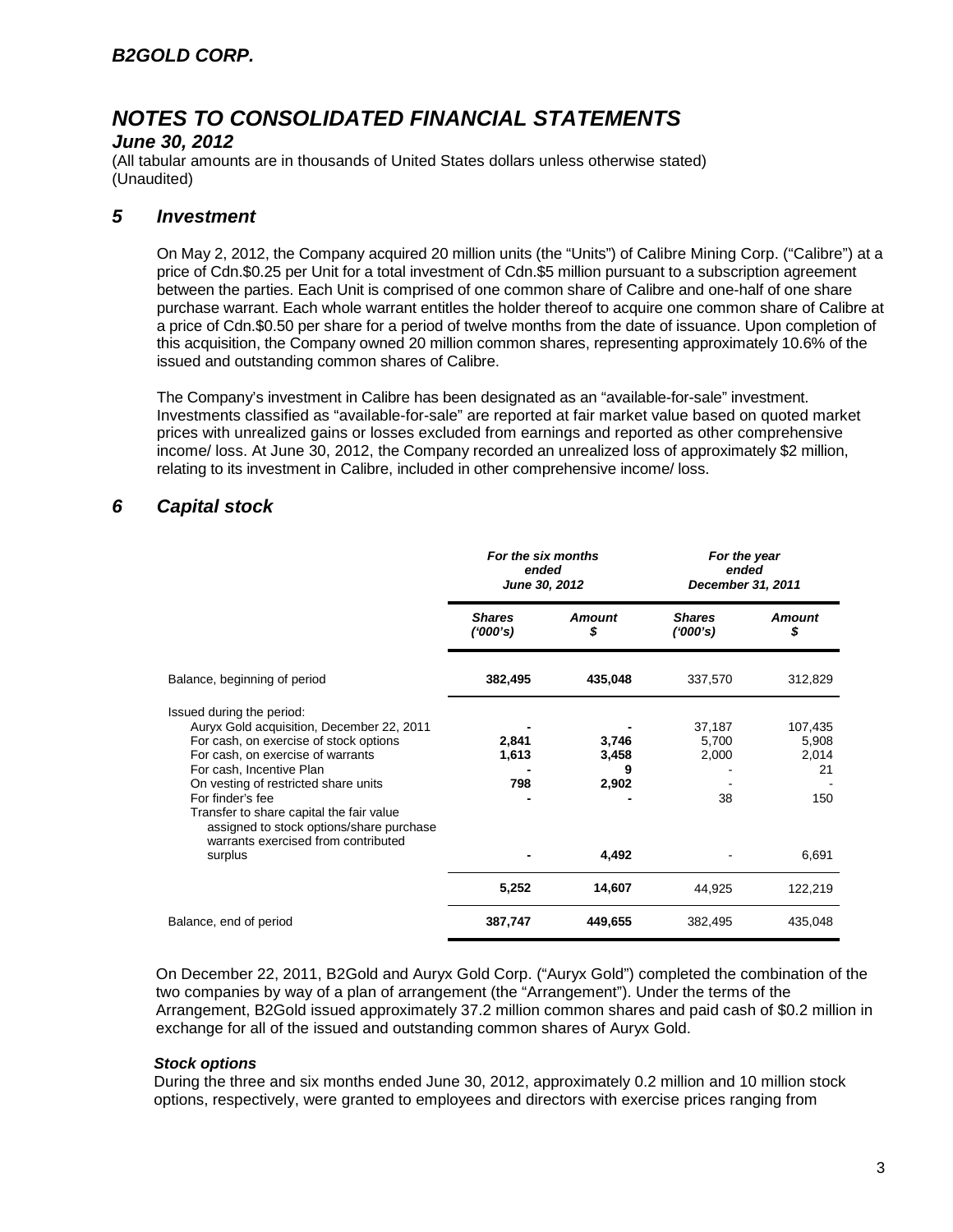#### *June 30, 2012*

(All tabular amounts are in thousands of United States dollars unless otherwise stated) (Unaudited)

Cdn.\$3.06 to Cdn.\$3.93 per share. These stock options have a term of five years and vest over a period of up to three years. The estimated fair value of these options totalling \$14.7 million is being recognized over the vesting period. The fair value was calculated using the Black-Scholes option pricing model based on a risk-free annual interest rate of up to 1.21%, an expected life of up to 3.5 years, an expected volatility ranging from 58% to 69%, and a dividend yield rate of nil.

During the three and six months ended June 30, 2011, approximately 0.9 million and 1.8 million stock options, respectively, were granted to employees with exercise prices ranging from Cdn.\$2.31 per share to Cdn.\$3.19 per share. These stock options have a term of five years. One-third of these options vest every year over a three-year period. The estimated fair value of these options totalling \$2.6 million is being recognized over the vesting period. The fair value was calculated using the Black-Scholes option pricing model based on a risk-free annual interest rate of approximately 1.90%, an expected life of 3.5 years, an expected volatility of 72%, and a dividend yield rate of nil.

Option pricing models require the input of highly subjective assumptions regarding the expected volatility. Changes in assumptions can materially affect the fair value estimate.

For the three months ended June 30, 2012, share-based payments expense, relating to the vesting of stock options, was \$2.1 million (Q2 2011 - \$0.7 million), net of \$0.7 million (Q2 2011 - \$0.1 million) capitalized to mining interests.

For the six months ended June 30, 2012, share-based payments expense, relating to the vesting of stock options, was \$6 million (2011 - \$1.2 million), net of \$2 million (2011 - \$0.2 million) capitalized to mining interests.

The following table summarizes the information about stock options outstanding and exercisable at June 30, 2012:

|                                  | <b>Number of</b><br>outstanding<br>options<br>(1000's) | <b>Weighted-</b><br>average<br>exercise price<br>$(in$ $Cdn.S)$ |
|----------------------------------|--------------------------------------------------------|-----------------------------------------------------------------|
| Outstanding at December 31, 2010 | 15,629                                                 | 1.35                                                            |
| Auryx Gold replacement options   | 3,176                                                  | 2.49                                                            |
| Granted                          | 3,002                                                  | 2.90                                                            |
| Exercised                        | (5,700)                                                | 1.02                                                            |
| Forfeited or expired             | (825)                                                  | 3.52                                                            |
| Outstanding at December 31, 2011 | 15,282                                                 | 1.90                                                            |
| Granted                          | 10.200                                                 | 3.13                                                            |
| Exercised                        | (2,841)                                                | 1.32                                                            |
| Outstanding at June 30, 2012     | 22.641                                                 | 2.53                                                            |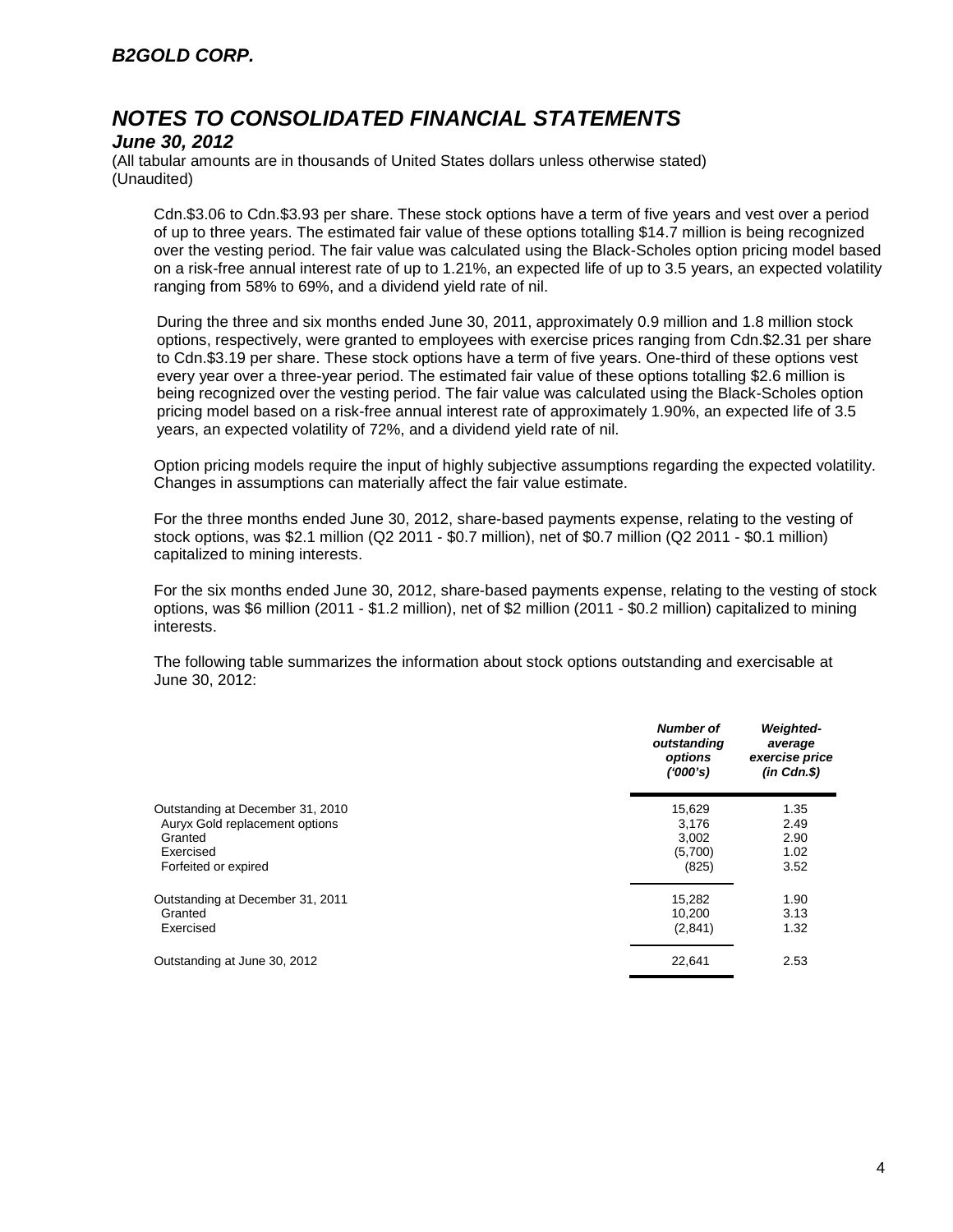#### *June 30, 2012*

(All tabular amounts are in thousands of United States dollars unless otherwise stated) (Unaudited)

During the six months ended June 30, 2012, 2.8 million (2011 – 2.9 million) stock options were exercised. The weighted average share price at the time of exercise for the six months ended June 30, 2012 was Cdn.\$3.86 (2011 – Cdn.\$3.06).

Stock options outstanding and exercisable as at June 30, 2012 are as follows:

| <b>Range of</b><br>exercise<br>prices<br>$(in$ $Cdn.S)$ | Number of<br>outstanding<br>options<br>(1000's) | <b>Weighted-</b><br>average years<br>to expiry | <b>Weighted-</b><br>average<br>exercise price<br>$(in$ $Cdn.$ \$) | <b>Number of</b><br>exercisable<br>options<br>('000's) | <b>Weighted-</b><br>average<br>exercise price<br>$(in$ $Cdn.S)$ |
|---------------------------------------------------------|-------------------------------------------------|------------------------------------------------|-------------------------------------------------------------------|--------------------------------------------------------|-----------------------------------------------------------------|
|                                                         |                                                 |                                                |                                                                   |                                                        |                                                                 |
| $0.00 - 0.99$                                           | 3.269                                           | 2.09                                           | 0.80                                                              | 3.269                                                  | 0.80                                                            |
| $1.00 - 1.99$                                           | 1,368                                           | 2.49                                           | 1.50                                                              | 1.181                                                  | 1.43                                                            |
| $2.00 - 2.99$                                           | 5.496                                           | 3.35                                           | 2.42                                                              | 3.630                                                  | 2.41                                                            |
| $3.00 - 3.99$                                           | 12.434                                          | 4.47                                           | 3.14                                                              | 2.345                                                  | 3.17                                                            |
| $4.00 - 4.99$                                           | 74                                              | 3.20                                           | 4.00                                                              | 74                                                     | 4.00                                                            |
|                                                         | 22.641                                          | 3.73                                           | 2.53                                                              | 10.499                                                 | 1.98                                                            |

#### *Restricted share unit plan*

On May 6, 2011, the Company's Board of Directors approved a Restricted Share Unit Plan (the "RSU Plan") whereby restricted share units ("RSU") may be granted to directors, executive officers and employees of the Company. Adoption of the RSU Plan was part of the Company's continuing effort to build upon and enhance long term shareholder value. The RSU Plan reflects the Company's commitment to a long term incentive compensation structure that aligns the interests of its directors, executive officers and employees with the interests of its shareholders. Once vested, each RSU is redeemable for one common share entitling the holder to receive the common share for no additional consideration. The Company has reserved 8 million common shares for issuance under the RSU Plan.

On April 26, 2012, the Company granted approximately 2.4 million RSU. For the majority of the RSU granted, one-third of the RSU vested immediately on the day of grant, another one-third will vest one year from the grant date with the remainder vesting two years from the grant date. The total estimated fair value of the RSU granted was \$8.7 million based on the market value of the Company's shares at the grant date. The fair value of each RSU is recorded as a share-based payments expense (and either charged to operations or capitalized to mining interests) over the vesting period.

In the second quarter of 2012, share-based payments expense, relating to the vesting of RSU, was \$3.2 million, net of \$0.5 million capitalized to mining interests.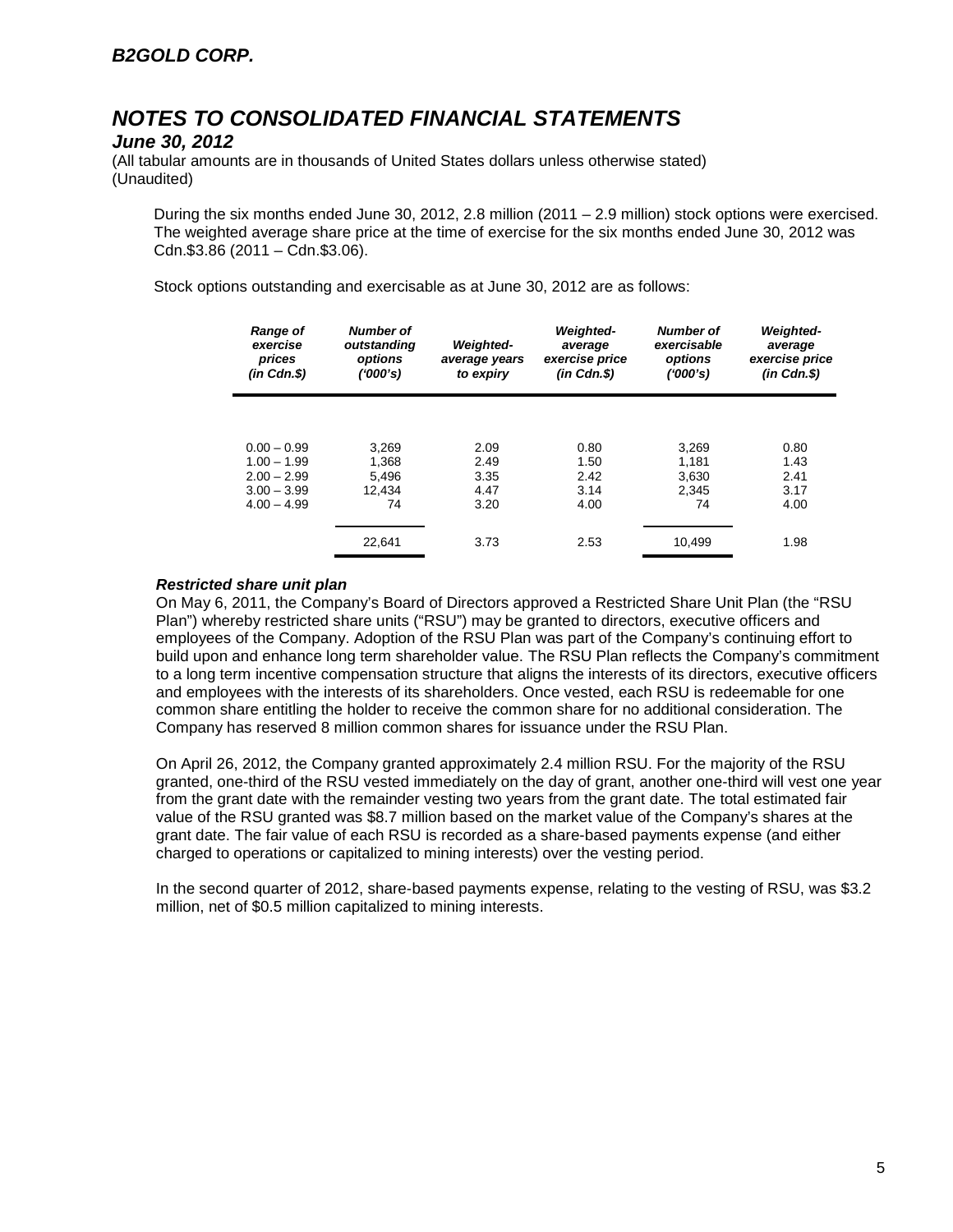#### *June 30, 2012*

(All tabular amounts are in thousands of United States dollars unless otherwise stated) (Unaudited)

A summary of changes to RSU outstanding:

|                                                                                      | <b>Number of</b><br>outstanding<br><b>RSU</b><br>(1000's) |
|--------------------------------------------------------------------------------------|-----------------------------------------------------------|
| Outstanding at December 31, 2011<br>Granted<br>Vested and converted to common shares | 2,401<br>(798)                                            |
| Outstanding at June 30, 2012                                                         | 1,603                                                     |

#### *Incentive plan*

On June 29, 2007, the Company established the B2Gold Incentive Plan (the "Incentive Plan") for the benefit of directors, officers, employees and service providers of the Company and issued to the trustees of the Incentive Plan options to acquire 4.955 million common shares. On October 12, 2007, following the exercise of these options, an aggregate of 4.955 million common shares were issued to and paid for by the trustees of the Incentive Plan. These shares were held in trust by the trustees pursuant to the terms of the Incentive Plan. The Company is required under IFRS to consolidate the trust. The Company recognizes a share-based compensation expense with respect to these incentive shares, when these shares are granted to the ultimate beneficiaries by the trust. The proceeds received from the trustees have been classified as related party loans on the Consolidated Balance Sheet.

On May 28, 2012, 0.5 million common shares were awarded from the trust under the Incentive Plan to a senior employee, George Johnson, of the Company. In connection with the award, the Company recorded a share-based payments expense of \$1.6 million (the market value of the shares on the date of the award). At June 30, 2012, 3.455 million common shares remain held in the Company's Incentive Plan trust.

At the time the Incentive Plan was established, it was assumed that allocations from the Plan would occur outside the Company. The Company was controlled by individuals, who report the shares in the Plan on their Insiders Reports, and there is no requirement to consult the Company regarding distributions. It was also assumed, therefore that any distribution would not be recorded by the Company. Furthermore, since these shares were issued from treasury in 2007 and held by the trust this transaction has not resulted in any changes to the overall outstanding shares of the Company.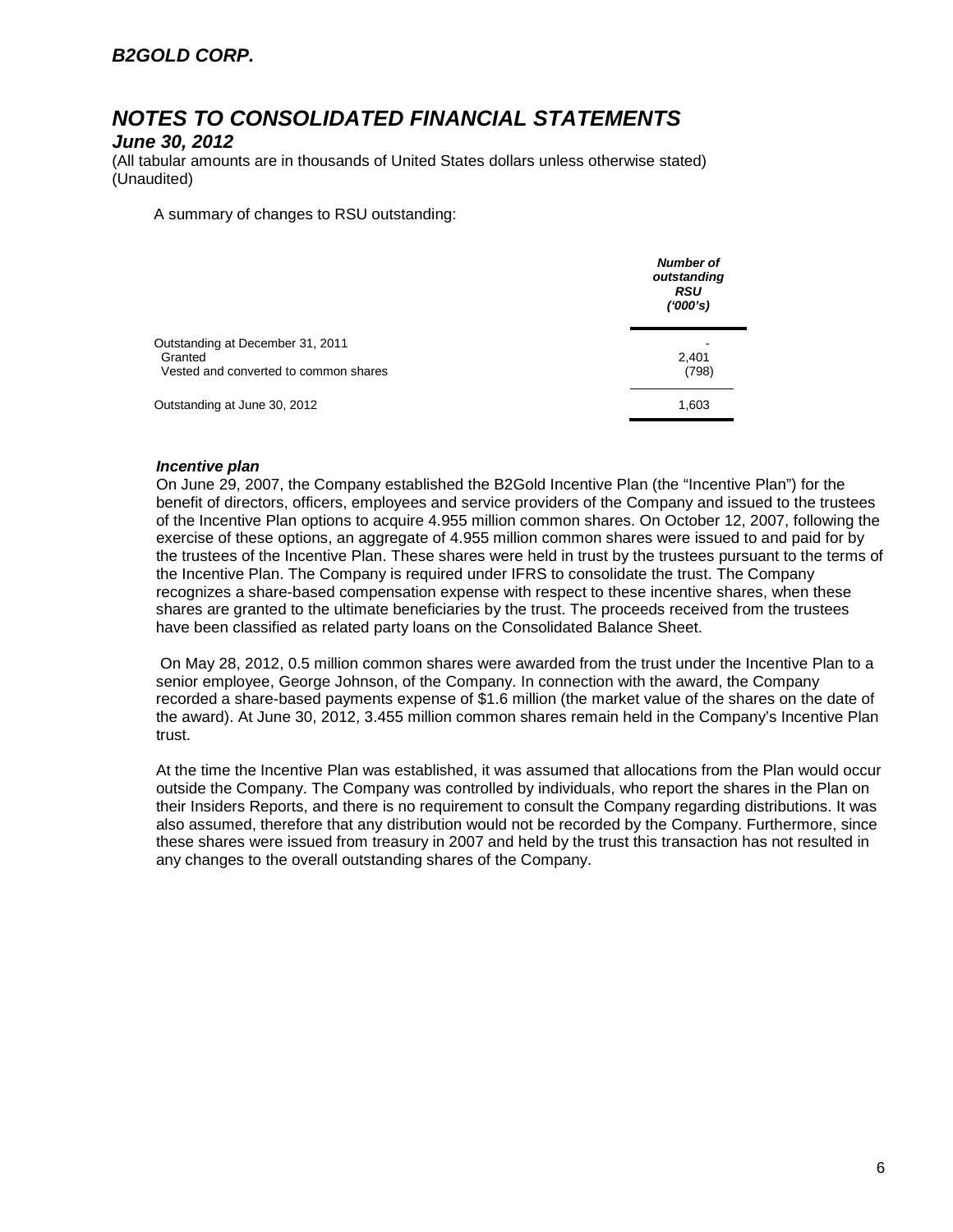#### *June 30, 2012*

(All tabular amounts are in thousands of United States dollars unless otherwise stated) (Unaudited)

#### *Share purchase warrants*

A summary of changes to share purchase warrants outstanding:

|                                  | <b>Number of</b><br>outstanding<br>warrants<br>(1000's) | <b>Weighted-</b><br>average<br>exercise price<br>$(in$ $Cdn.S)$ |
|----------------------------------|---------------------------------------------------------|-----------------------------------------------------------------|
| Outstanding at December 31, 2010 | 23,400                                                  | 3.54                                                            |
| Auryx Gold replacement warrants  | 2.129                                                   | 2.71                                                            |
| Exercised                        | (2,000)                                                 | 0.97                                                            |
| Expired                          | (21, 400)                                               | 3.78                                                            |
| Outstanding at December 31, 2011 | 2,129                                                   | 2.71                                                            |
| Exercised                        | (1,613)                                                 | 2.17                                                            |
| Outstanding at June 30, 2012     | 516                                                     | 4.34                                                            |

On May 15, 2011, all of the 21.4 million warrants which had been issued to AngloGold on May 15, 2008 (pursuant to the "Agreement to Amend the Relationship, Farm-Out and Joint Venture Agreement and regarding Gramalote Limited and Other Matters") expired unexercised.

### *7 Derivative financial instruments*

Starting in the second quarter of 2012, the Company entered into foreign currency contracts to manage its foreign currency exposure of forecasted expenditures denominated in Namibian dollars relating to the development of its Otjikoto project. As the Namibian dollar is pegged to the South African rand, the Company enters into foreign currency contracts between the South African rand and the United States dollar due to their greater liquidity.

At June 30, 2012, forward currency contracts totalling \$5 million at an average rate of 8.6122 rand were outstanding for the period from September 2012 to December 2012. In addition, zero-cost put/call collar contracts totalling \$11 million were outstanding for the period from July 2012 to December 2012 with an average floor price of 8.3157 rand and an average ceiling price of 8.6114 rand.

These derivative instruments were not designated as hedges by the Company and are marked to their market values at the end of each reporting period. Adjustments to the market value are included in the statement of operations. For the three and six month periods ended June 30, 2012, the Company recorded an unrealized gain of \$0.3 million. In addition, the Company incurred a realized derivative loss of \$0.2 million with respect to its foreign currency contracts.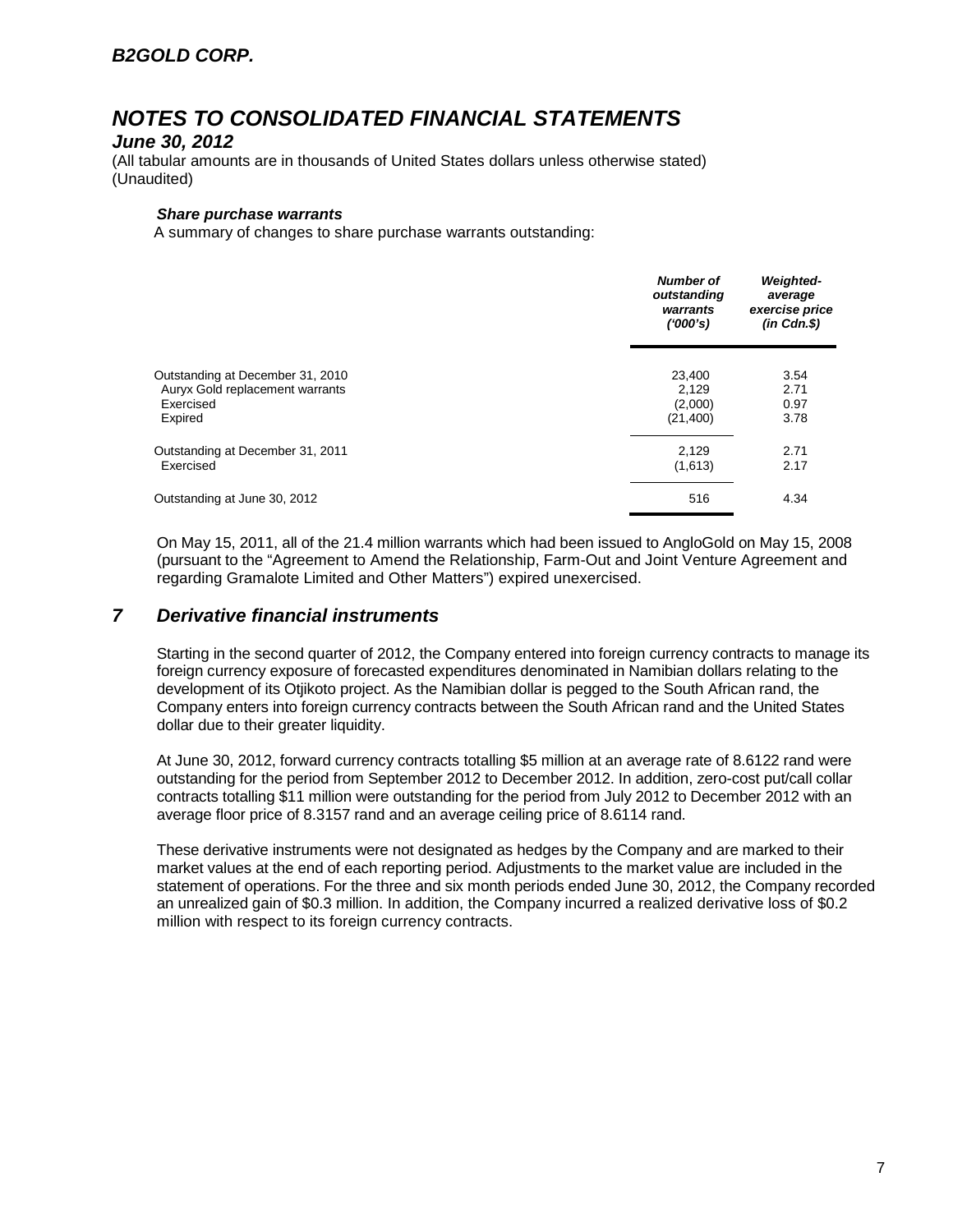#### *June 30, 2012*

(All tabular amounts are in thousands of United States dollars unless otherwise stated) (Unaudited)

### *8 Income and other taxes*

In Nicaragua, the State is entitled to a proportional extraction royalty ("ad-valorem" tax) over the substances extracted from a mineral concession. The amount of ad-valorem tax is 3% for minerals. Under Nicaraguan law, the ad-valorem tax paid is considered a deductible expense for purposes of computing corporate income tax. However, when this law was enacted it included a grandfathering rule which allowed concessions granted prior to this law to continue operating under its existing regime. Under the mining law applicable to Desarrollo Minero de Nicaragua S.A. ("Desminic"), the Company's indirect subsidiary which owns and operates the Libertad Mine, the amount paid as ad-valorem tax could be applied as a direct credit against corporate income tax.

On May 25 2012, the Nicaraguan tax administration notified Desminic that it accepted Desminic's request to treat ad-valorem taxes paid by Desminic as direct credits against Desminic's corporate income tax due, rather than as a deductible expense in computing its corporate income tax. Prior to the acceptance of Desminic's request, the Company had taken a conservative position treating its ad-valorem payments as a deductible expense rather than as a tax credit. In the second quarter of 2012, the Company began recording these payments as tax credits. Ad-valorem taxes paid in the first quarter of 2012 of \$1.3 million were also reclassified from royalty and production tax expense on the consolidated statement of operations to income tax credits (reducing estimated current taxes payable on the consolidated balance sheet).

The Company amended its 2011 and 2010 income tax returns for Desminic to report the ad-valorem taxes as direct credits. This resulted in a \$1.7 million reduction in current income taxes and a \$2.6 million reduction in deferred income taxes. These reductions were recorded in the quarter.

The Company's subsidiary which owns and operates the Limon Mine, Triton Minera S.A., continues to record its ad-valorem payments as a deductible expense rather than a tax credit as it operates under the new mining law.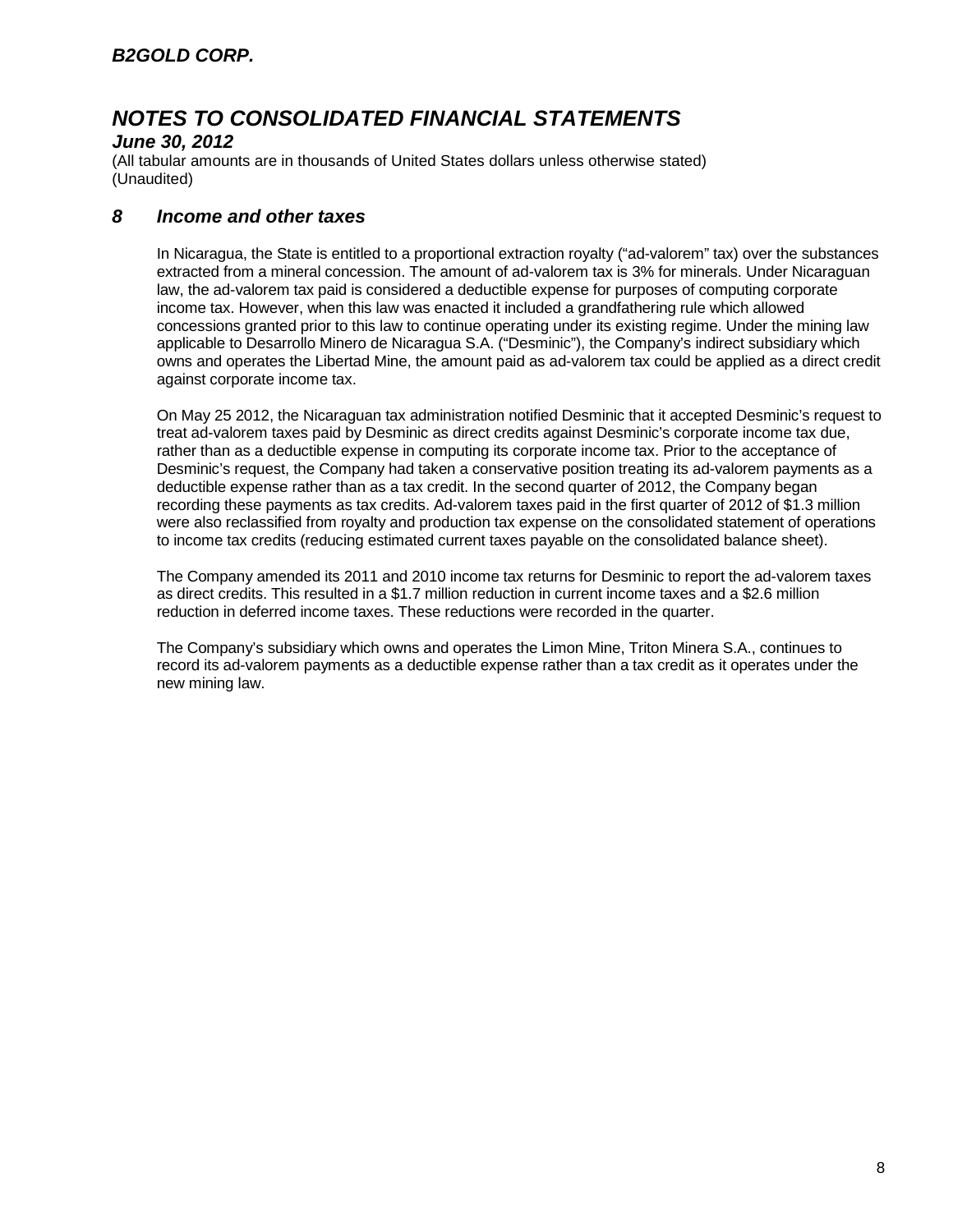### *June 30, 2012*

(All tabular amounts are in thousands of United States dollars unless otherwise stated) (Unaudited)

### *9 Supplementary cash flow information*

Supplementary disclosure of cash flow information is provided in the table below:

|                                                                                        | For the three<br>months ended<br><b>June 30.</b><br>2012<br>\$ | For the three<br>months ended<br><b>June 30.</b><br>2011<br>\$ | For the six<br>months ended<br><b>June 30.</b><br>2012<br>\$ | For the six<br>months ended<br><b>June 30,</b><br>2011<br>\$ |  |
|----------------------------------------------------------------------------------------|----------------------------------------------------------------|----------------------------------------------------------------|--------------------------------------------------------------|--------------------------------------------------------------|--|
| Non-cash investing and financing activities:                                           |                                                                |                                                                |                                                              |                                                              |  |
| Stock-based compensation, capitalized<br>to resource property interests                | 1.188                                                          | 81                                                             | 2.459                                                        | 153                                                          |  |
| Accounts payable and accrued liabilities<br>relating to resource property expenditures | (954)                                                          |                                                                | 487                                                          |                                                              |  |

### *10 Compensation of key management*

Key management includes the Company's directors, members of the Executive Committee and members of Senior Management. Compensation to key management included:

|                                           | For the three<br>months ended<br><b>June 30,</b><br>2012<br>S | For the three<br>months ended<br><b>June 30.</b><br>2011 | For the six<br>months ended<br><b>June 30,</b><br>2012<br>\$ | For the six<br>months ended<br><b>June 30,</b><br>2011<br>S |
|-------------------------------------------|---------------------------------------------------------------|----------------------------------------------------------|--------------------------------------------------------------|-------------------------------------------------------------|
| Salaries and short-term employee benefits | 778                                                           | 562                                                      | 1,428                                                        | 2,678                                                       |
| Share-based payments                      | 4,267                                                         | 33                                                       | 4,638                                                        | 33                                                          |

Salaries and short-term employee benefits was higher in the 2011 comparative period due to cash bonuses paid to senior management in January 2011. Bonuses, other than production bonuses, were paid in the form of RSU in 2012.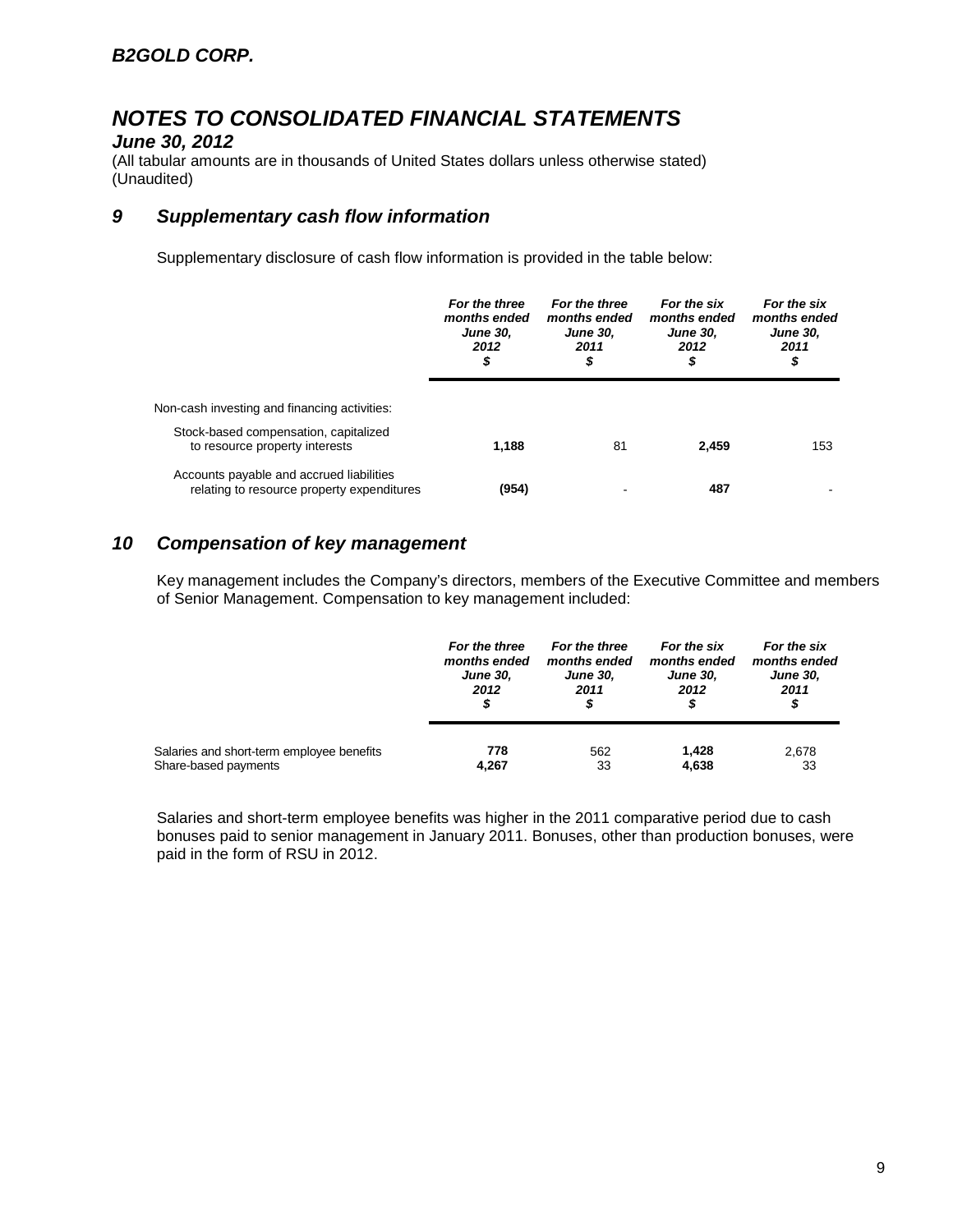### *June 30, 2012*

(All tabular amounts are in thousands of United States dollars unless otherwise stated) (Unaudited)

### *11 Segmented information*

The Company's reportable operating segments are individual mine development projects or operations, being the Libertad Mine, Limon Mine, Otjikoto project and the Gramalote project. The Company's reportable segments for the three and six months ended June 30, 2012 and 2011 are summarized in the following tables.

|                          | Limon<br><b>Mine</b><br>\$ | Libertad<br>Mine<br>\$ | <b>Otjikoto</b><br><b>Project</b><br>D | Gramalote<br><b>Project</b><br>₽ | <b>Other</b><br><b>Mineral</b><br><b>Properties</b><br>\$ | Corporate<br>& Other<br>\$ | Total<br>\$ |
|--------------------------|----------------------------|------------------------|----------------------------------------|----------------------------------|-----------------------------------------------------------|----------------------------|-------------|
| Gold revenue             | 17.275                     | 40.055                 | -                                      | $\overline{\phantom{a}}$         |                                                           | ٠                          | 57,330      |
| Production costs         | 8,253                      | 12.498                 |                                        | ۰                                |                                                           | ٠                          | 20,751      |
| Depreciation & depletion | 2,230                      | 5,206                  |                                        | $\overline{\phantom{a}}$         |                                                           | ٠                          | 7,436       |
| Net income (loss)        | 2,898                      | 19,070                 | -                                      | $\overline{\phantom{a}}$         | 16                                                        | (10, 047)                  | 11,937      |
| Capital expenditures     | 4.934                      | 15.609                 | 5,131                                  | 5.205                            | 4.393                                                     | 13                         | 35,285      |

#### *For the three months ended June 30, 2012*

#### *For the three months ended June 30, 2011*

|                          | Limon<br><b>Mine</b><br>\$ | Libertad<br>Mine<br>\$ | <b>Otjikoto</b><br><b>Project</b> | Gramalote<br><b>Project</b><br>J | <b>Other</b><br><b>Mineral</b><br><b>Properties</b><br>\$ | Corporate<br>& Other<br>\$ | <b>Total</b><br>\$ |
|--------------------------|----------------------------|------------------------|-----------------------------------|----------------------------------|-----------------------------------------------------------|----------------------------|--------------------|
| Gold revenue             | 18,916                     | 35,582                 |                                   |                                  |                                                           | $\overline{\phantom{a}}$   | 54,498             |
| <b>Production costs</b>  | 7,671                      | 10,517                 |                                   |                                  |                                                           | $\overline{\phantom{a}}$   | 18,188             |
| Depreciation & depletion | 1,910                      | 4,575                  |                                   | ۰                                | $\blacksquare$                                            | $\overline{\phantom{a}}$   | 6,485              |
| Net income (loss)        | 4.694                      | 13.082                 |                                   |                                  |                                                           | (2,760)                    | 15,016             |
| Capital expenditures     | 7.895                      | 12,921                 | -                                 | 2,824                            | 2,523                                                     | 397                        | 26,560             |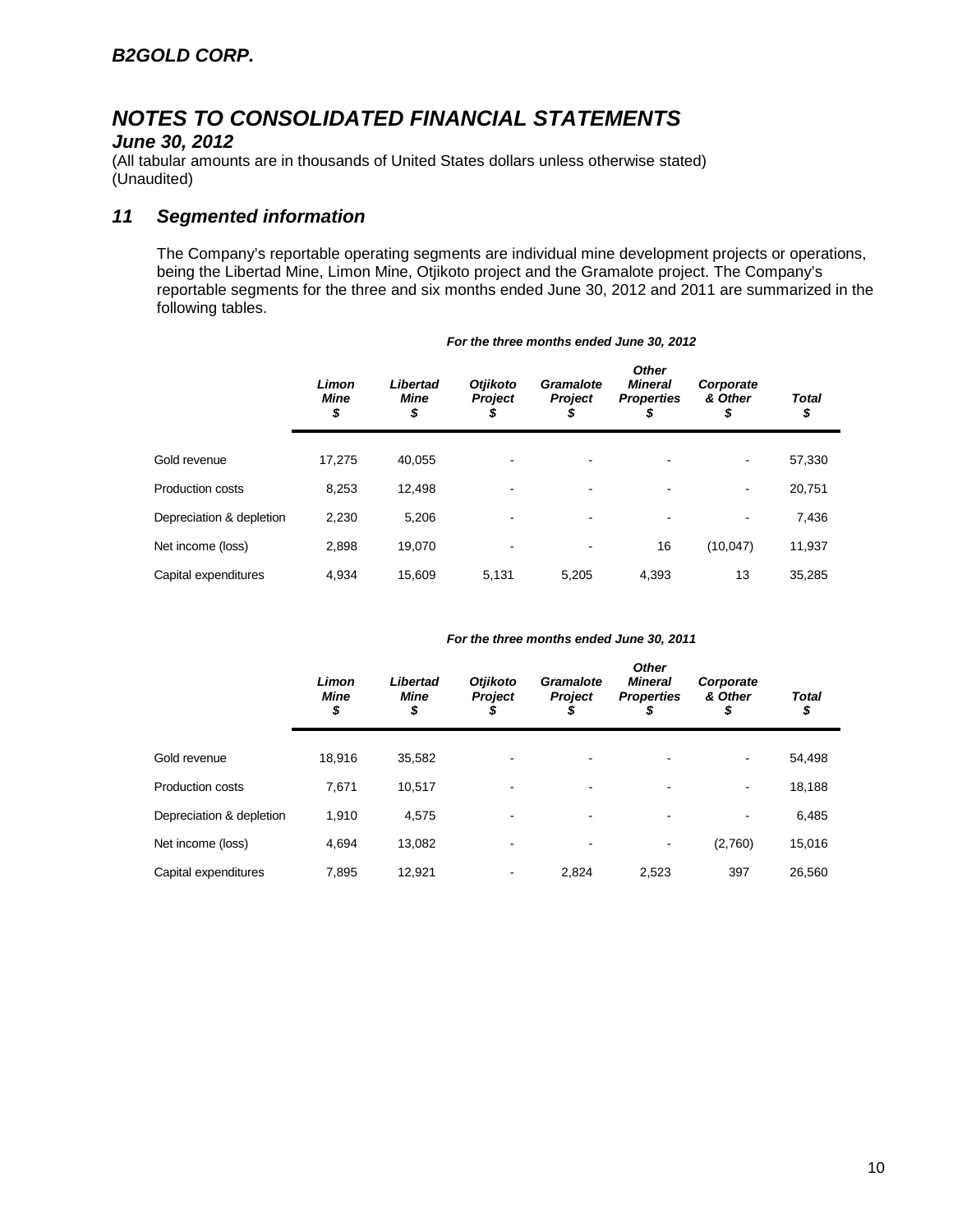### *June 30, 2012*

(All tabular amounts are in thousands of United States dollars unless otherwise stated) (Unaudited)

|                          | Limon<br><b>Mine</b><br>\$ | Libertad<br>Mine<br>\$ | <b>Otjikoto</b><br><b>Project</b><br>S | Gramalote<br><b>Project</b> | <b>Other</b><br><b>Mineral</b><br><b>Properties</b><br>\$ | Corporate<br>& Other<br>\$ | <b>Total</b><br>\$ |
|--------------------------|----------------------------|------------------------|----------------------------------------|-----------------------------|-----------------------------------------------------------|----------------------------|--------------------|
| Gold revenue             | 37.105                     | 84.098                 |                                        | -                           |                                                           | $\overline{\phantom{a}}$   | 121,203            |
| Production costs         | 17.264                     | 25,823                 | -                                      | -                           |                                                           | $\overline{\phantom{a}}$   | 43,087             |
| Depreciation & depletion | 4,376                      | 9,678                  |                                        | -                           |                                                           | $\overline{\phantom{0}}$   | 14,054             |
| Net income (loss)        | 7.441                      | 34,678                 |                                        |                             | (63)                                                      | (15, 573)                  | 26,483             |
| Capital expenditures     | 13,880                     | 26.692                 | 12.243                                 | 8.844                       | 7.144                                                     | 37                         | 68.840             |

#### *For the six months ended June 30, 2012*

#### *For the six months ended June 30, 2011*

|                          | Limon<br><b>Mine</b><br>\$ | Libertad<br><b>Mine</b><br>\$ | <b>Otjikoto</b><br><b>Property</b><br>S | Gramalote<br><b>Property</b><br>S | <b>Other</b><br><b>Mineral</b><br><b>Properties</b><br>\$ | Corporate<br>& Other<br>\$ | <b>Total</b><br>\$ |
|--------------------------|----------------------------|-------------------------------|-----------------------------------------|-----------------------------------|-----------------------------------------------------------|----------------------------|--------------------|
| Gold revenue             | 34,389                     | 73,610                        |                                         |                                   |                                                           |                            | 107,999            |
|                          |                            |                               |                                         |                                   |                                                           |                            |                    |
| Production costs         | 15,720                     | 23,008                        |                                         |                                   |                                                           | ۰                          | 38,728             |
| Depreciation & depletion | 3,983                      | 8,546                         |                                         |                                   |                                                           | ۰                          | 12,529             |
| Net income (loss)        | 6.921                      | 27,362                        |                                         |                                   | $\qquad \qquad \blacksquare$                              | (7, 856)                   | 26,427             |
| Capital expenditures     | 13,014                     | 21,921                        | $\,$                                    | 6,201                             | 5,121                                                     | 397                        | 46,654             |

The Company's mining interests are located in the following geographical locations

|                  | As at<br><b>June 30,</b><br>2012<br>\$ | As at<br>December 31,<br>2011<br>\$ |
|------------------|----------------------------------------|-------------------------------------|
| Mining interests |                                        |                                     |
| Nicaragua        | 236,298                                | 205,562                             |
| Namibia          | 110,891                                | 102,804                             |
| Colombia         | 106,223                                | 94,803                              |
| Costa Rica       | 3,078                                  | 3,071                               |
| Uruguay          | 6,998                                  | 5,565                               |
| Canada           | 681                                    | 732                                 |
|                  | 464,169                                | 412,537                             |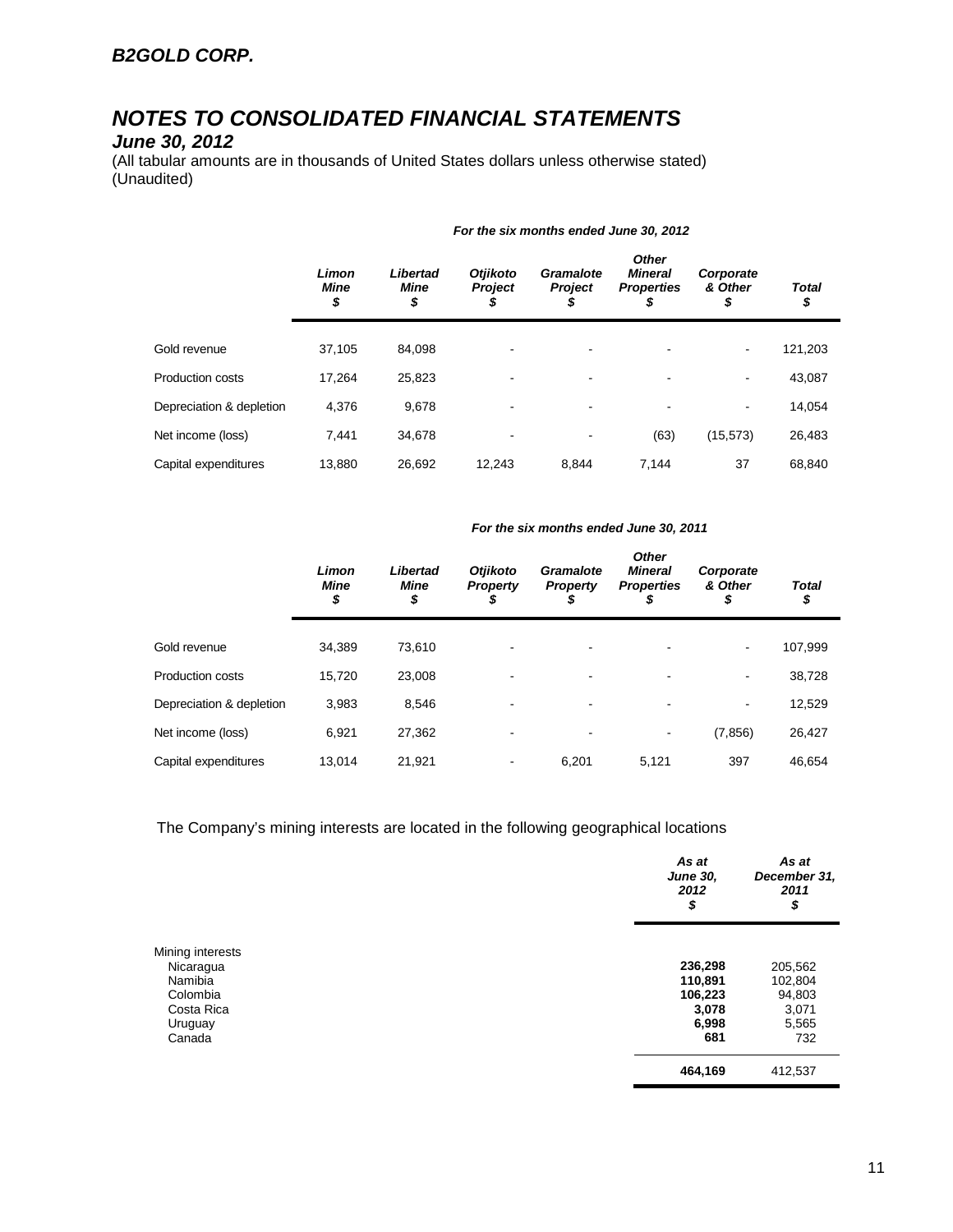### *June 30, 2012*

(All tabular amounts are in thousands of United States dollars unless otherwise stated) (Unaudited)

#### *12 Subsequent events*

• On April 9, 2012, the Company and Radius Gold Inc. ("Radius"), announced that the two companies had entered into a binding letter agreement pursuant to which the Company agreed, among other things, to acquire a 100% interest in the Trebol and El Pavon gold properties in Nicaragua in consideration of Cdn.\$20 million, payable in approximately 4.8 million common shares of B2Gold (at a price per share of Cdn.\$4.15 based on the volume weighted average price of B2Gold's common shares on the Toronto Stock Exchange ("TSX") for the ten trading days immediately preceding the date of the letter agreement). In addition, the Company has agreed to make contingent payments to Radius of \$10 per ounce of gold on 40% of any proven and probable mineral reserves in excess of 500,000 ounces (on a 100% basis) on the Trebol property. Based on a previous joint venture agreement with Radius, the Company had earned a 60% interest in the Trebol and Pavon properties by expending a total of \$4 million on exploration, resulting in a 60% - 40% B2Gold – Radius joint venture. The parties entered into a definitive share purchase agreement dated July 24, 2012 and completed the transaction August 8, 2012.

In connection with the transaction, the Company and Radius terminated all other aspects of the existing option and joint venture arrangements entered into between the parties in December 2009 in respect of the Trebol, El Pavon and San Pedro exploration properties.

The Company and Radius have also entered into a joint venture agreement on 60% - 40% basis with respect to each of the San Jose and La Magnolia properties in Nicaragua and continue jointly exploring the properties with the Company and Radius contributing 60% and 40% respectively, of the exploration expenditures of each joint venture.

• Subsequent to June 30, 2012, 100,000 stock options were exercised for gross proceeds of \$80,000.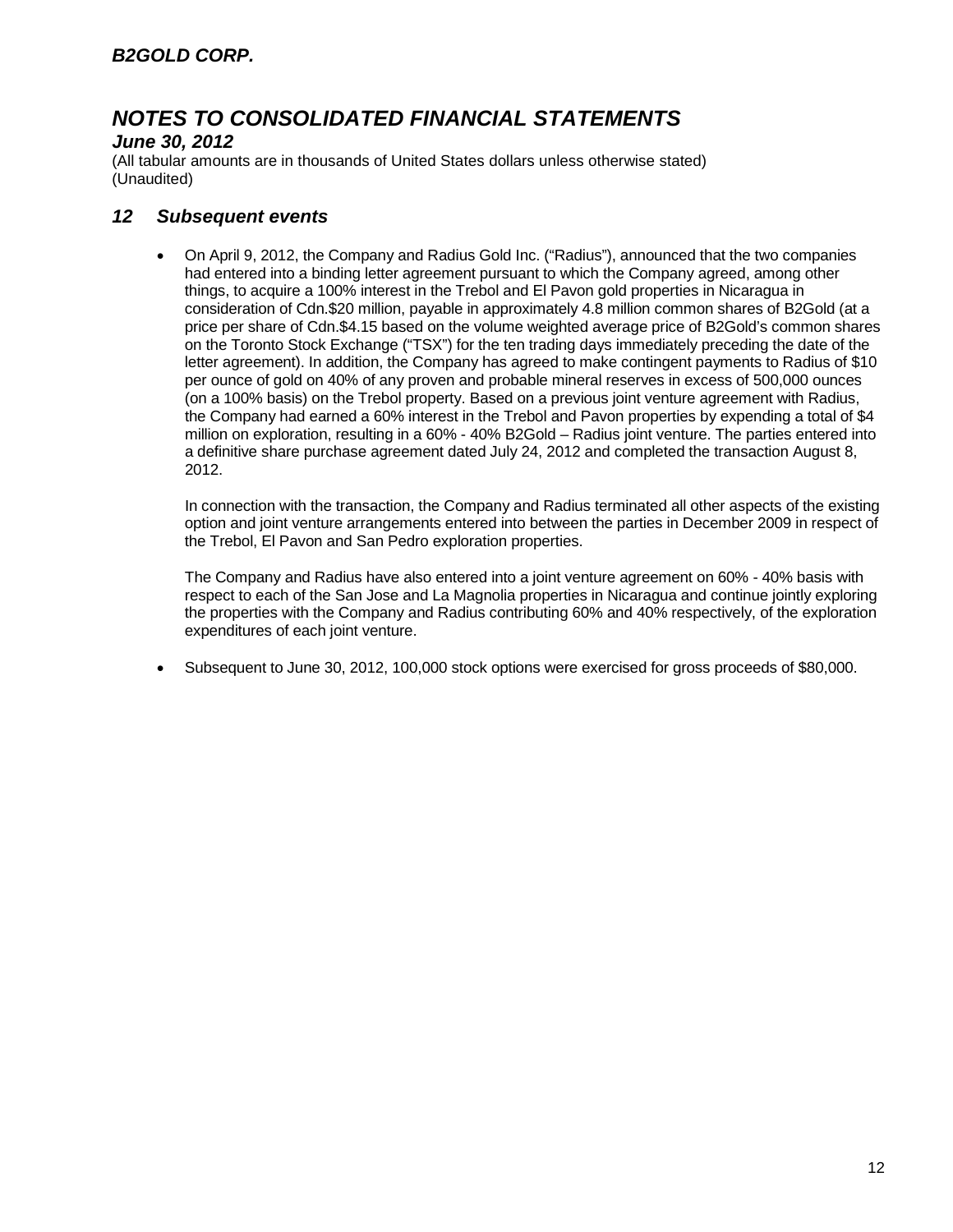# *MINING INTERESTS SCHEDULE (NOTE 13)*

*For the six months ended June 30, 2012*

**(all tabular amounts are in thousands of United States dollars)**

|                                                  | Cost                                          |                          |                          |                                                 |                                               | <b>Accumulated depreciation</b>               |                     |                          |                                                   | Net carrying value     |                        |
|--------------------------------------------------|-----------------------------------------------|--------------------------|--------------------------|-------------------------------------------------|-----------------------------------------------|-----------------------------------------------|---------------------|--------------------------|---------------------------------------------------|------------------------|------------------------|
|                                                  | <b>Opening</b><br>balance at<br>Dec. 31, 2011 | <b>Additions</b>         | Disposals/<br>write-offs | <b>Cumulative</b><br>translation<br>adjustments | Closing<br>balance at<br><b>June 30, 2012</b> | <b>Opening</b><br>balance at<br>Dec. 31, 2011 | <b>Depreciation</b> | Disposals/<br>write-offs | <b>Closing</b><br>balance at<br>June. 30,<br>2012 | As at<br>June.30, 2012 | As at<br>Dec. 31, 2011 |
|                                                  | \$                                            | \$                       | \$                       | \$                                              | \$                                            | \$                                            | \$                  | \$                       | \$                                                | \$                     | \$                     |
| Property, plant & equipment                      |                                               |                          |                          |                                                 |                                               |                                               |                     |                          |                                                   |                        |                        |
| Libertad (including Jabali)                      | 172,568                                       | 26,047                   | (312)                    |                                                 | 198,303                                       | (28, 773)                                     | (9, 298)            |                          | (38,071)                                          | 160,232                | 143,795                |
| Limon                                            | 72,229                                        | 14,721                   |                          |                                                 | 86,950                                        | (16, 719)                                     | (4, 363)            |                          | (21, 082)                                         | 65,868                 | 55,510                 |
|                                                  | 244,797                                       | 40,768                   | (312)                    |                                                 | 285,253                                       | (45, 492)                                     | (13,661)            | $\blacksquare$           | (59, 153)                                         | 226,100                | 199,305                |
| Mineral properties "exploration &<br>evaluation" |                                               |                          |                          |                                                 |                                               |                                               |                     |                          |                                                   |                        |                        |
| Otjikoto                                         | 102,804                                       | 9,618                    | $\overline{\phantom{a}}$ | (1,531)                                         | 110,891                                       |                                               |                     |                          |                                                   | 110,891                | 102,804                |
| Mocoa                                            | 23,795                                        | 1,720                    |                          |                                                 | 25,515                                        |                                               |                     |                          |                                                   | 25,515                 | 23,795                 |
| Cebollati                                        | 5,565                                         | 1,433                    |                          |                                                 | 6,998                                         |                                               |                     |                          |                                                   | 6,998                  | 5,565                  |
| Radius                                           | 4,667                                         | 1,703                    |                          |                                                 | 6,370                                         |                                               |                     |                          | ÷                                                 | 6,370                  | 4,667                  |
| Calibre                                          | 1,590                                         | 2,236                    |                          |                                                 | 3,826                                         |                                               |                     |                          |                                                   | 3,826                  | 1,590                  |
| Other                                            | 228                                           | 641                      |                          |                                                 | 869                                           |                                               |                     |                          | ÷,                                                | 869                    | 228                    |
|                                                  | 138,649                                       | 17,351                   | $\overline{\phantom{a}}$ | (1,531)                                         | 154,469                                       |                                               |                     |                          | $\overline{\phantom{a}}$                          | 154,469                | 138,649                |
| Corporate & other                                |                                               |                          |                          |                                                 |                                               |                                               |                     |                          |                                                   |                        |                        |
| Bellavista                                       | 3,071                                         | $\overline{7}$           |                          |                                                 | 3,078                                         |                                               |                     |                          |                                                   | 3,078                  | 3,071                  |
| Office, furniture & equipment                    | 1,106                                         | 30                       |                          |                                                 | 1,136                                         | (374)                                         | (81)                |                          | (455)                                             | 681                    | 732                    |
|                                                  | 4,177                                         | 37                       | $\overline{\phantom{a}}$ |                                                 | 4,214                                         | (374)                                         | (81)                | $\overline{\phantom{a}}$ | (455)                                             | 3,759                  | 3,803                  |
| Investments (incorporated joint<br>ventures)     |                                               |                          |                          |                                                 |                                               |                                               |                     |                          |                                                   |                        |                        |
| Gramalote                                        | 69,579                                        | 9,061                    |                          |                                                 | 78,640                                        |                                               |                     |                          |                                                   | 78,640                 | 69,579                 |
| Quebradona                                       | 1,201                                         | $\overline{\phantom{a}}$ | ÷                        |                                                 | 1,201                                         |                                               |                     |                          | $\overline{\phantom{a}}$                          | 1,201                  | 1,201                  |
|                                                  | 70,780                                        | 9,061                    | ÷,                       |                                                 | 79,841                                        |                                               |                     |                          | ٠                                                 | 79,841                 | 70,780                 |
|                                                  | 458,403                                       | 67,217                   | (312)                    | (1,531)                                         | 523,777                                       | (45, 866)                                     | (13, 742)           |                          | (59,608)                                          | 464,169                | 412,537                |